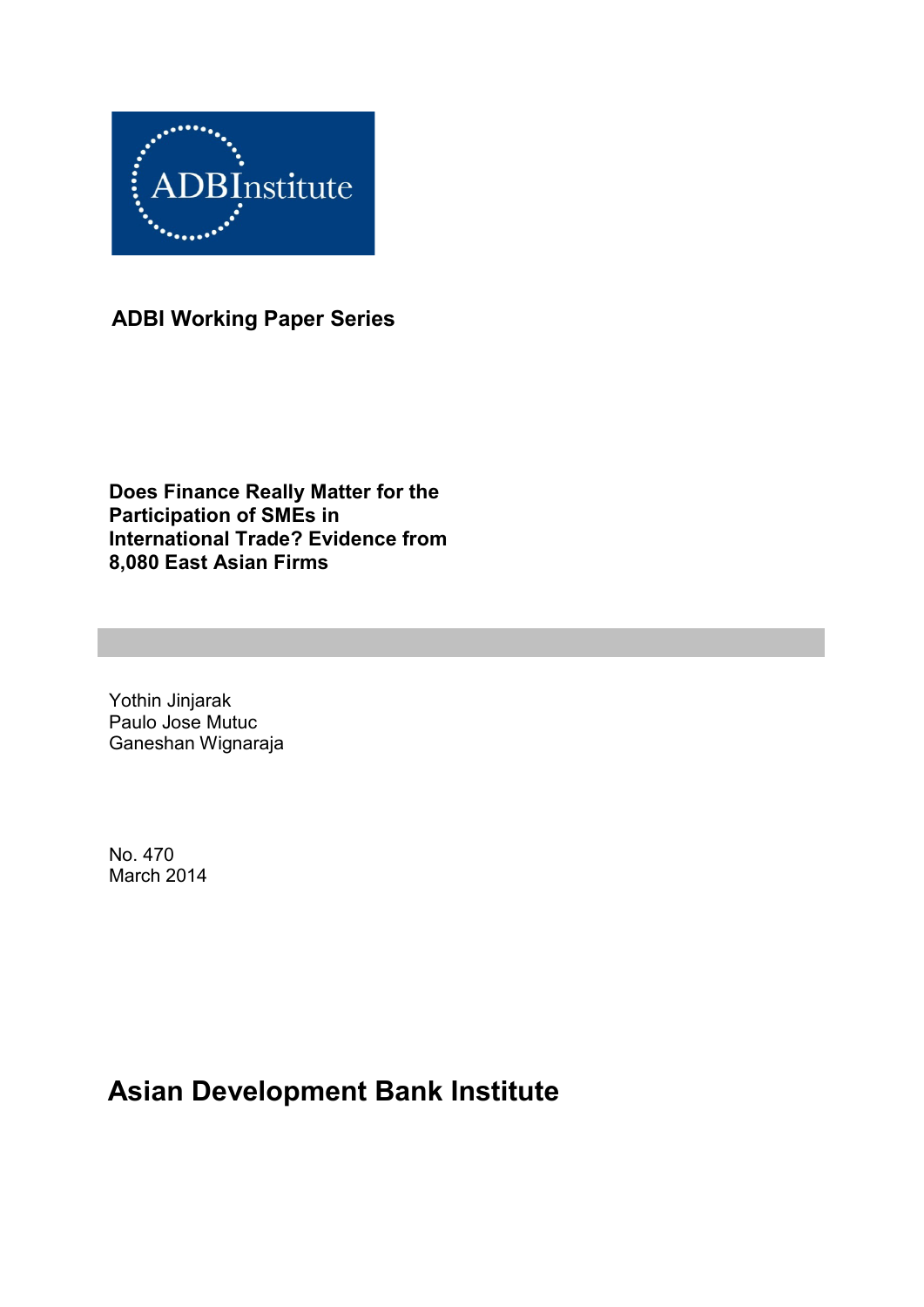Yothin Jinjarak is Research Fellow, Asian Development Bank Institute (ADBI), and Reader, SOAS, University of London. Paulo Mutuc is Research Associate, ADBI. Ganeshan Wignaraja is Director of Research, ADBI.

The authors would like to thank participants of the 27 January 2014 ADBI–IMF–FSA Japan International Conference on Financial System Stability, Regulation, and Financial Inclusion for helpful comments on an earlier version of this paper.

The views expressed in this paper are the views of the author and do not necessarily reflect the views or policies of ADBI, the ADB, its Board of Directors, or the governments they represent. ADBI does not guarantee the accuracy of the data included in this paper and accepts no responsibility for any consequences of their use. Terminology used may not necessarily be consistent with ADB official terms.

The Working Paper series is a continuation of the formerly named Discussion Paper series; the numbering of the papers continued without interruption or change. ADBI's working papers reflect initial ideas on a topic and are posted online for discussion. ADBI encourages readers to post their comments on the main page for each working paper (given in the citation below). Some working papers may develop into other forms of publication.

Suggested citation:

Jinjarak, Y., P. J. Mutuc, and G. Wignaraja. 2014. Does Finance Really Matter for the Participation of SMEs in International Trade? Evidence from 8,080 East Asian Firms. ADBI Working Paper 470. Tokyo: Asian Development Bank Institute. Available: http://www.adbi.org/working-paper/2014/03/28/6218.finance.matter.smes.trade/

Please contact the authors for information about this paper.

Email: [yjinjarak@adbi.org,](mailto:yjinjarak@adbi.org) [pmutuc@adbi.org,](mailto:pmutuc@adbi.org) [gwignaraja@adbi.org](mailto:gwignaraja@adbi.org)

Asian Development Bank Institute Kasumigaseki Building 8F 3-2-5 Kasumigaseki, Chiyoda-ku Tokyo 100-6008, Japan

Tel: +81-3-3593-5500<br>Fax: +81-3-3593-5571 Fax: +81-3-3593-5571 URL: www.adbi.org E-mail: info@adbi.org

© 2014 Asian Development Bank Institute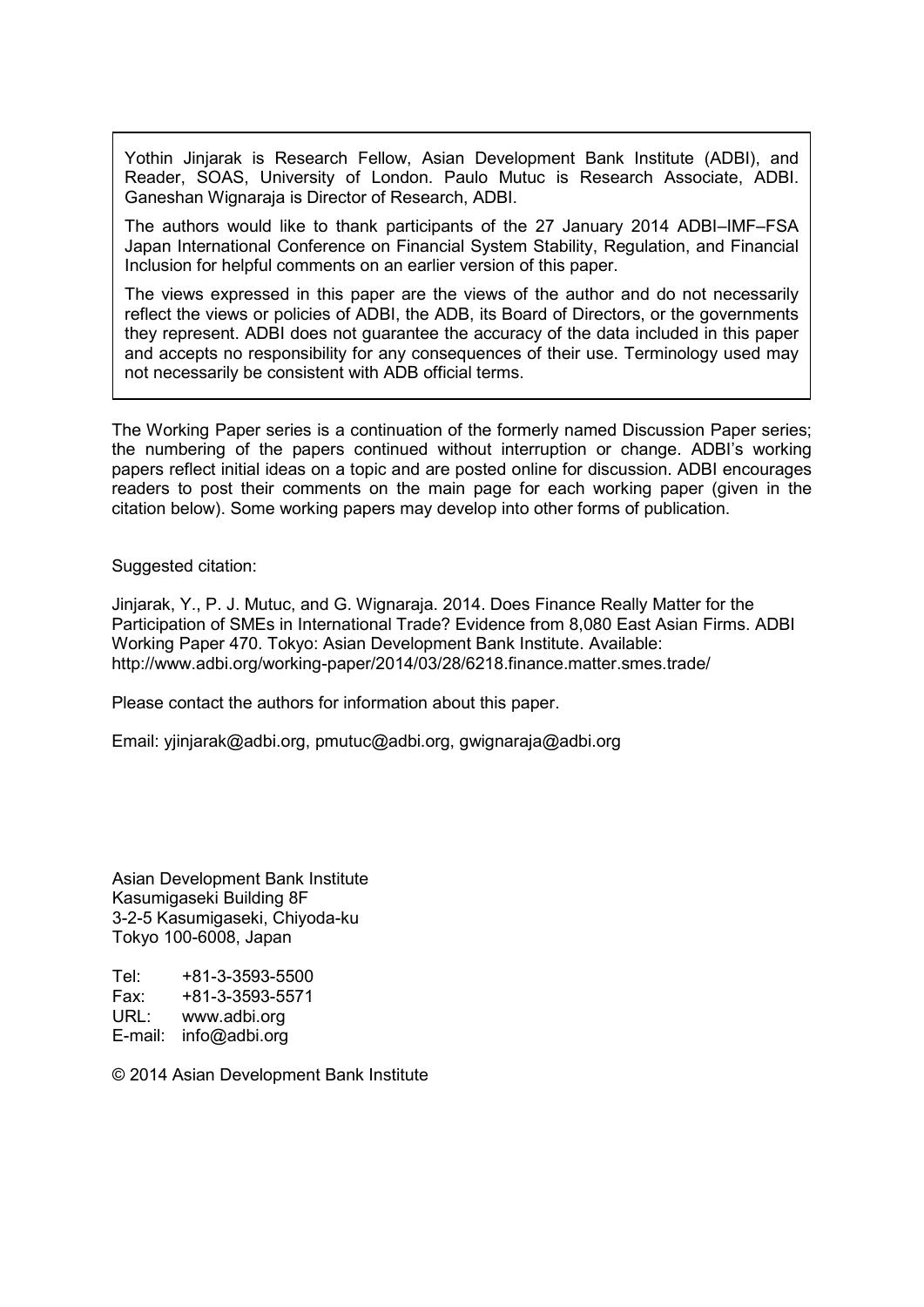#### **Abstract**

This paper studies factors associated with firm participation in export markets, focusing primarily on firm size and access to credit, based on a survey sample comprising observations of 8,080 small and medium enterprises (SMEs) (with fewer than 100 employees) and non-SME firms in developing East Asian countries across sectors. The main findings suggest the interdependent relationships between export participation, firm size, and access to credit. SMEs participating in export markets tend to gain more access to credit, while potential scale economies (firm sizes) of SMEs are positively associated with participation in export markets. The estimation results also point to the supportive influences of foreign ownership, worker education, and production certification on export participation, and the positive effects of financial certification, managerial experience, and collateral/loan value on access to credit for SMEs.

**JEL Classification:** D22, E44, F14, L16, O14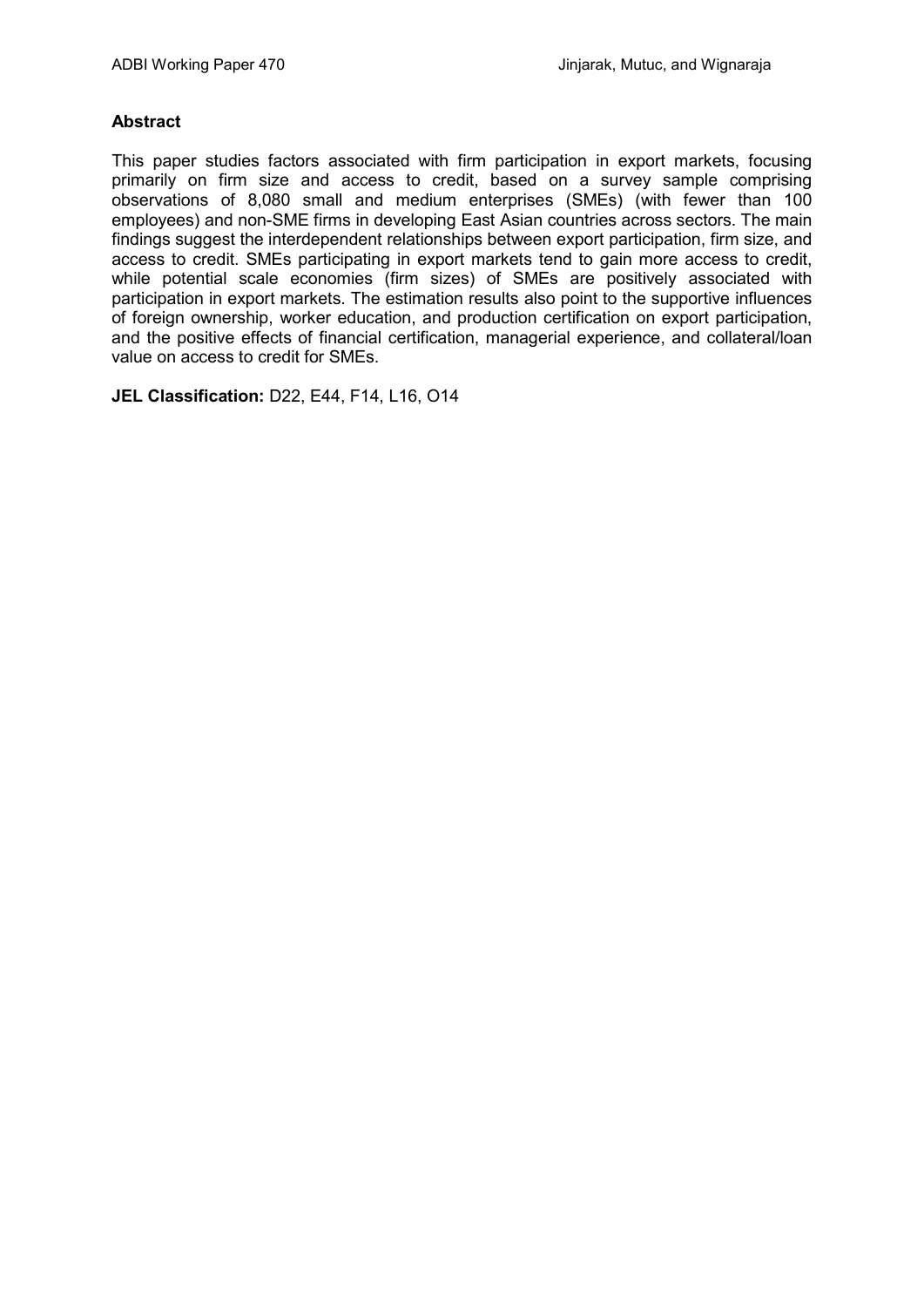# **Contents**

| 1. |            |                                                                             |  |
|----|------------|-----------------------------------------------------------------------------|--|
| 2. |            |                                                                             |  |
| 3. |            |                                                                             |  |
|    | 3.1<br>3.2 |                                                                             |  |
| 4. |            |                                                                             |  |
|    | 4.1<br>4.2 |                                                                             |  |
| 5. |            |                                                                             |  |
|    | 5.1        | How Large are the Drivers of Export Participation, Firm Size, and Access to |  |
|    | 5.2        | Policy Implications: Can SMEs Participate in Export Markets, Gain Scale     |  |
| 6. |            |                                                                             |  |
|    |            |                                                                             |  |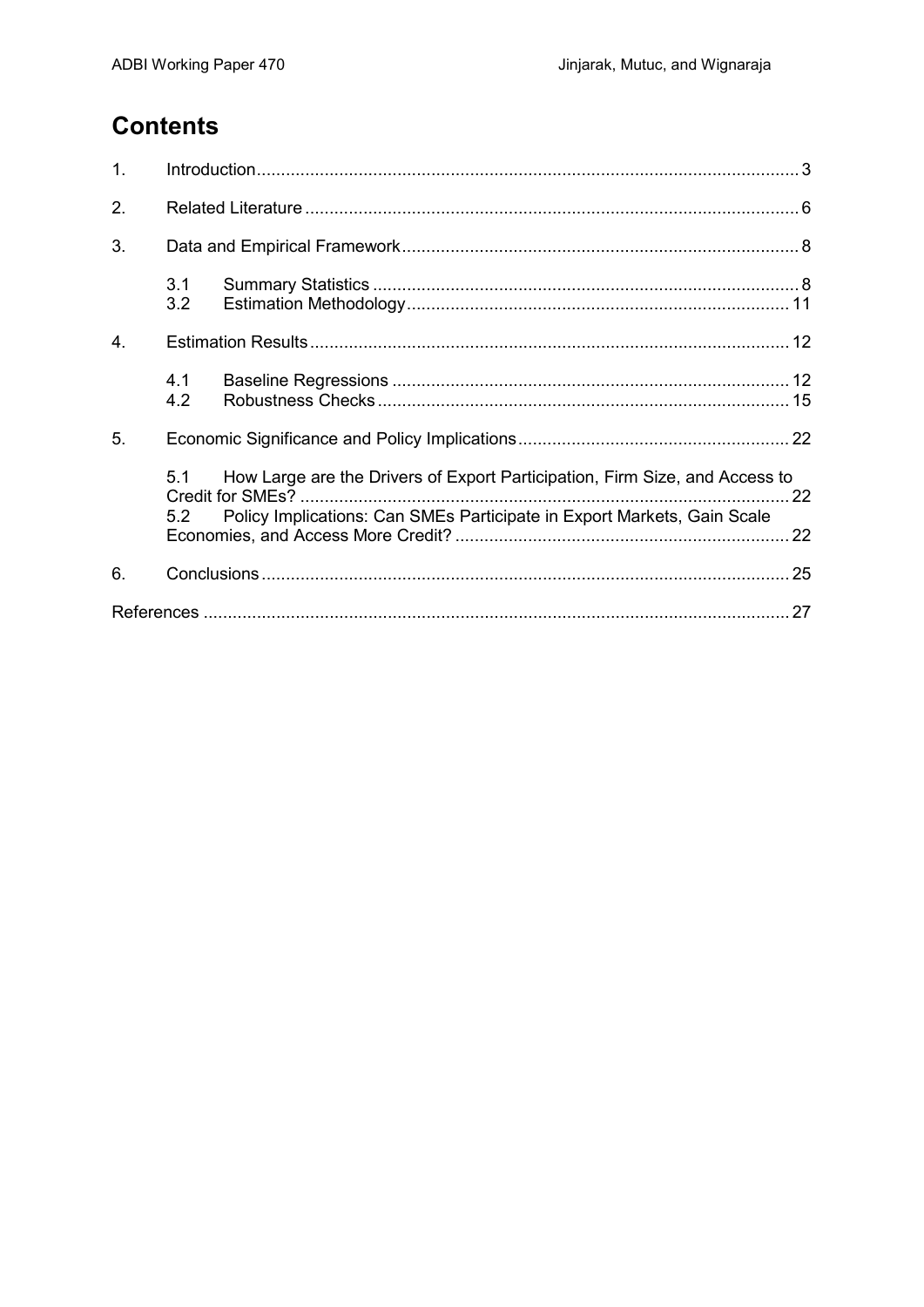### **1. INTRODUCTION**

This paper studies the relationship between export participation, firm size, and sources of finance, focusing on small and medium enterprises (SMEs) in developing East Asian countries. SMEs, seen as the backbone of production, employment, and poverty reduction in East Asian economies, have returned to the spotlight due to the role they play in the continuing expansion of trade globalization across the region and in the recovery of the world economy following the 2007–2009 financial crises.



**Figure 1: SME Contribution to Employment and Output**

PRC = People's Republic of China.

Sources: Authors' calculations based on data from ASEAN 2011; Runckel & Associates 2011; UNESCAP 2011; Philippines Department of Trade and Industry; Xinhua News Agency 2009.

Focusing on firms in the economies of the Association of Southeast Asian Nations (ASEAN) and the People's Republic of China (PRC), Figure 1 shows that SMEs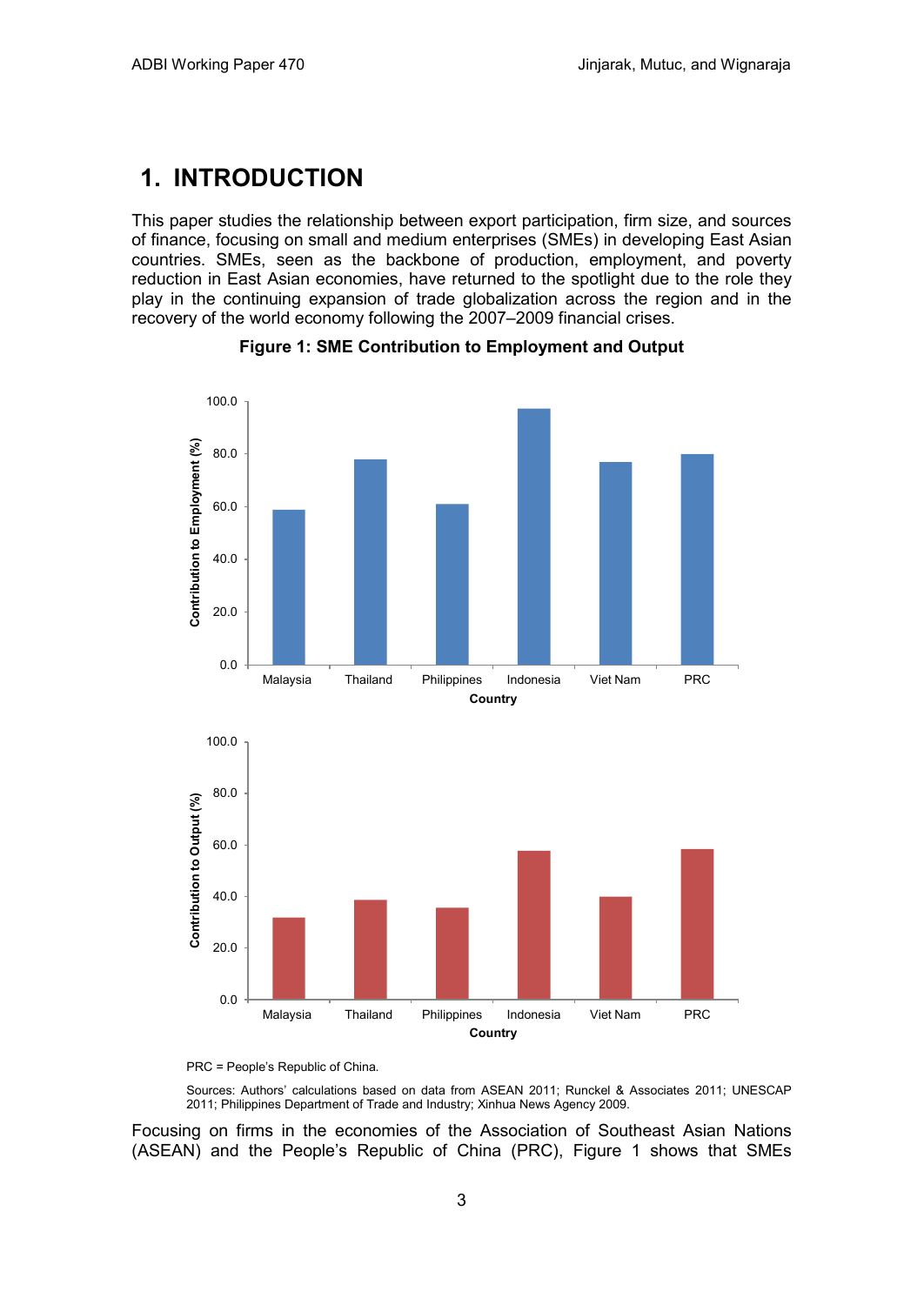contribute to a considerable portion of domestic employment and total output. A sizable body of research has analyzed export participation, firm size, and access to credit, however not much has been done on integrating the linkages between these variables. Further, research on the contribution of SMEs to export participation is scarce and sometimes contentious (Wignaraja, 2013a and 2013b). This is despite the stylized fact that SMEs account for a significant proportion of firms, employment, and output in developing economies.

More importantly, overall, SMEs appear to make a less-than-expected contribution to international trade relative to their size or employment contributions to domestic economies (see Harvie, Narjoko, and Oum [2010] for the case of ASEAN). It is possible that the average SME is smaller than the threshold size required to gain sufficient economies of scale for competing in export markets. Export participation may be undermined by the shortage of access to credit that would help overcome the fixed costs of entering market. The lack of export participation of SMEs may also be due to multiple market failures in relation to SME development and local entrepreneurship, which may be mitigated by appropriate policies (Lim and Kimura 2010).

This body of research stands alongside what is now a well-known sizable gap between the credit-related needs of SMEs and the amount actually made available to them by formal financial institutions. This credit gap, according to the International Finance Corporation (IFC) (Stein et al. 2013), is \$1.5 trillion–\$1.8 trillion globally, with about 17 million firms, representing more than 60% of all SMEs, reporting that their credit needs are partially or completely unmet. Notably, the share of un-served or underserved firms among all SMEs is the highest in East Asia, where the figure is close to 70% (8 million firms). For ASEAN and the PRC, the IFC estimates the total credit gap to be \$100.6 billion, with an average credit gap of \$426,696.5 per SME.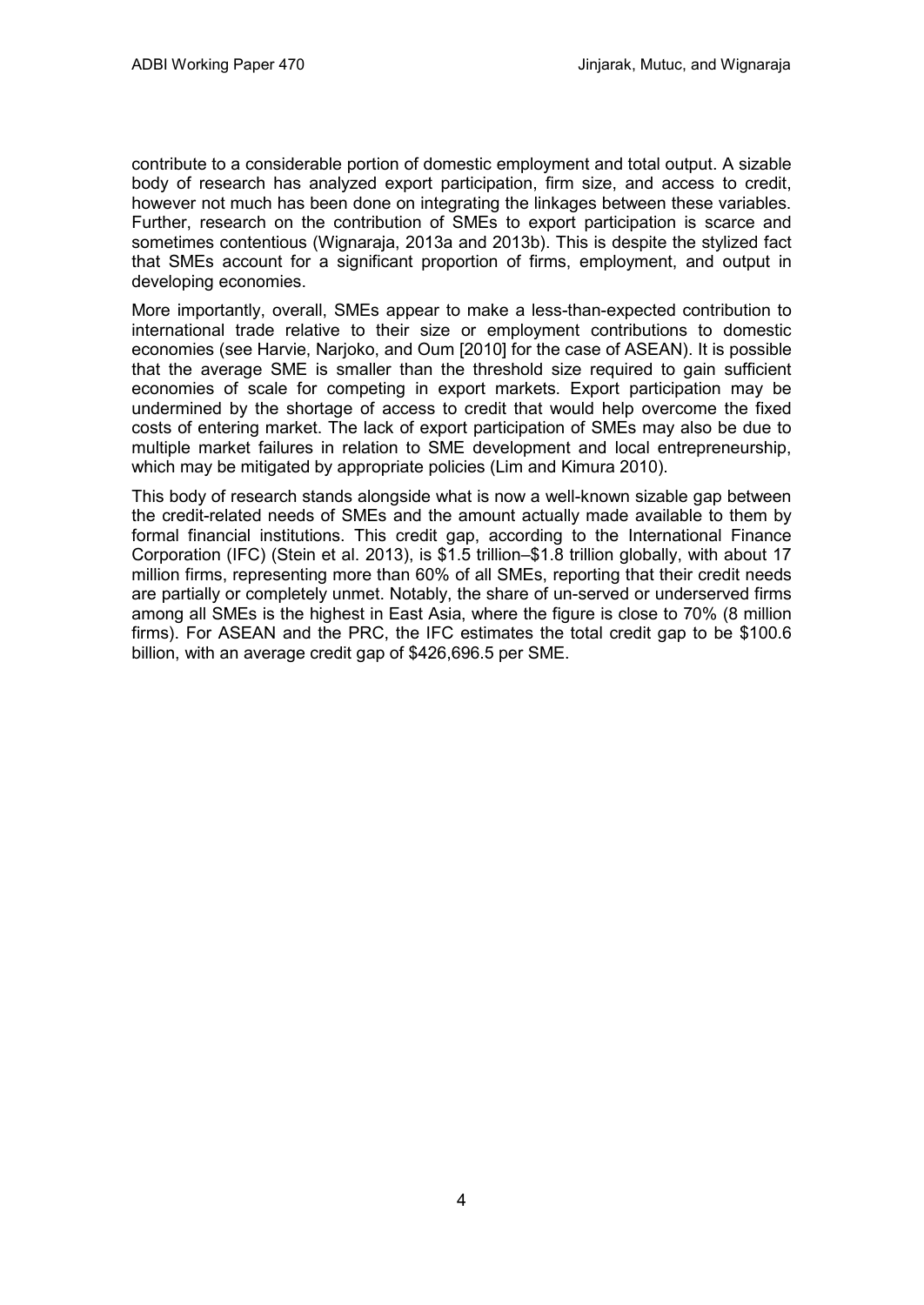

**Figure 2: Exports and Financial Deepening**

Likewise, it has to be noted that trade and financial development appear to be connected at the macro level. A well-developed financial sector, for instance, can add to a comparative advantage in sectors that are more reliant on external financing (Hur et al. 2006). Empirically, there is some evidence that economies with more developed financial sectors tend to also be net exporters in manufacturing sectors that enjoy high economies of scale (Beck 2002). Figure 2 plots the relationship between exports and financial deepening in ASEAN and the PRC, in which the two variables appear to have moved together in a positive direction over the past decade. This pattern supports the broad importance of finance in ensuring continued growth in the export participation of

PCR = People's Republic of China.

Source: Authors' calculations on data from the Economist Intelligence Unit.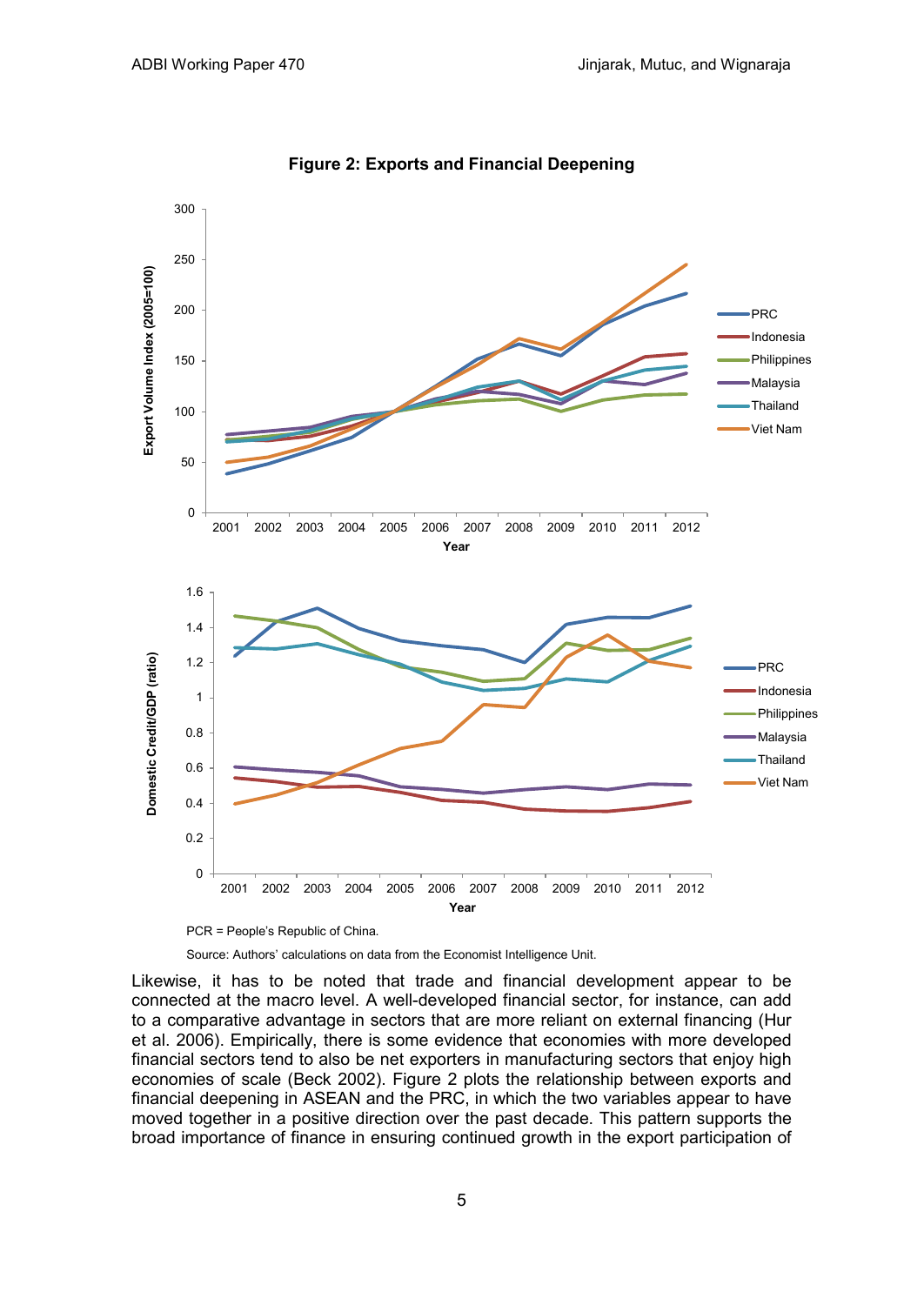these economies, especially if SMEs are to become more important and brought into the production for international markets.

Motivated by the observed contrast between large contributions to employment and output of SMEs, and their small participation in international trade in developing countries, this paper undertakes firm-level, cross-country empirical analysis of factors affecting the participation of SMEs in ASEAN economies and the PRC in export markets. Given the abovementioned gap between supply and demand for credit among SMEs, the empirical focus of this paper is on exploring the links between export participation, firm size, and access to credit, drawing on recent empirical literature on international trade, financial economics, and industrial organization.

Broadly speaking, the paper belongs to the strand of firm-level empirical work aligned with the "new-new" trade theory of Melitz (2003), which emphasizes firm heterogeneity and the importance of sunk costs in firm export behavior.<sup>[1](#page-7-0)</sup> The analysis adds to the literature in important ways. First, the sample covers a large population of SMEs in major developing East Asian countries, mostly firms with fewer than 100 employees, and is inclusive of a wide range of industrial sectors in 5 ASEAN economies (Indonesia, Malaysia, the Philippines, Thailand, and Viet Nam) and the PRC, based on a survey dataset compiled by the World Bank Enterprise Surveys.

Second, given the increasing role of production networks and the potential participation of SMEs in these networks, the analysis takes a comprehensive approach at analyzing the data, exploiting the presence of multiple, comparable indicators and firm-level determinants across the sample countries. After filtering the raw data, the econometric estimation is carried out on 8,080 firms, of which 70% are SMEs (firms with fewer than 100 employees, consistent with Organisation for Economic Co-operation and Development [OECD] statistics [OECD 2010]). We estimate the association between export participation, firm size, and access to credit, across countries and industries, using several regression specifications and variable definitions, as well as empirically allowing for reverse feedback among the variables.

The rest of this paper is organized as follows. Sections 2 and 3 provide a discussion of related literature and describe the data and empirical framework. Section 4 reports baseline results and robustness checks. Section 5 discusses the economic significance of the results and policy implications. Section 6 concludes.

# **2. RELATED LITERATURE**

In this section, we briefly discuss some recent studies that explore the relationship between access to credit, firm size, and export participation, which has become more relevant in view of the global financial crisis of 2007–2009. The crisis, aside from leading to a considerable decline in global gross domestic product (GDP), came with a significant reduction in the volume of international trade among advanced and emerging economies alike (Baldwin 2009). While most of this decrease is attributed to a drop in demand for tradable products (by up to 80% [Eaton et al. 2011]), it has been noted in the literature that tightened credit conditions during the crisis may have contributed to the decline by discouraging some trade transactions that would have otherwise taken place (Asmundson et al. 2011; Feenstra et al. 2011).

<span id="page-7-0"></span> $1$  That is, only firms which are productive enough can shoulder the considerable sunk costs that come with serving overseas markets.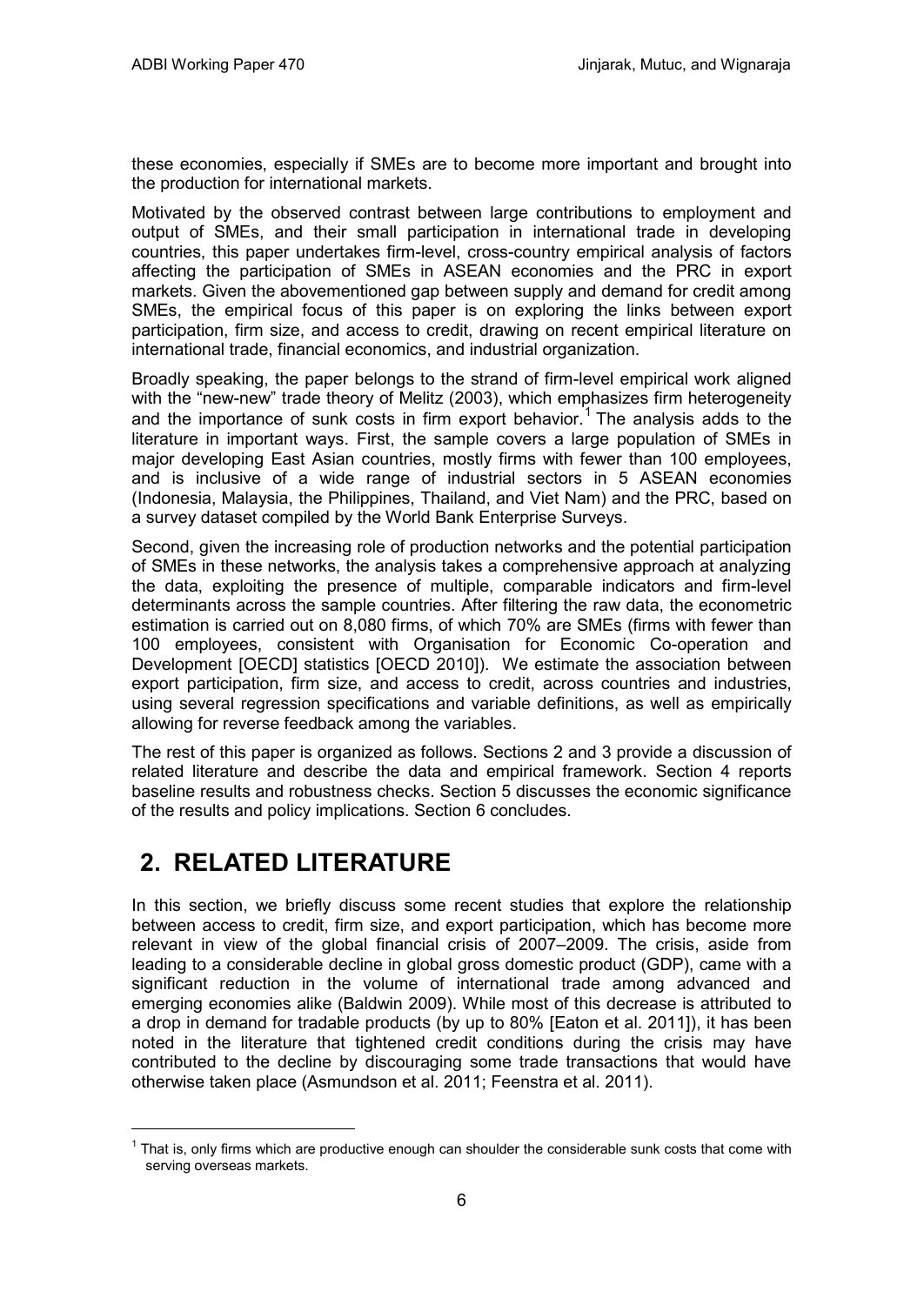Access to credit is especially important for firms that export or want to export because exporting generally requires more working capital and sunk costs. This is because it is associated with expenses—in particular, fixed costs to enter the foreign markets—that do not usually arise when selling domestically (e.g., marketing and distribution costs, compliance with product quality and safety standards, due diligence for foreign investments, and shipping duties, among others [see also Contessi and de Nicola [2](#page-8-0)012]).<sup>2</sup> Bernard and Jensen (2004), for example, find that entry costs matter in determining US manufacturing firms' propensity to export.

At the macro level, proceeding from the work of King and Levine (1993), there is now an understanding that finance can accelerate economic growth by channeling savings to entrepreneurs and making large-scale risk sharing possible. There has also emerged a broad consensus that a relationship between finance and trade exists, even as the direction of causality is not agreed upon. That is, while economies that are more financially developed have higher export shares, a country's comparative advantage which is associated with its overall dependence on external finance—can also in turn have an effect on its level of financial development (e.g., Beck 2002; Hur et al. 2006; Do and Levchenko 2007; Becker et al. 2013).

On the other hand, the microeconomic evidence for the importance of finance to firm export behavior, whether measured at the extensive (export participation) or intensive margins (export volume or value), is relatively new. Based on novel US manufacturing plant-level panel data, Bernard and Jensen (2004) argue that plant-specific characteristics—especially that of having exported in previous years—account for most of the likelihood of exporting. Bellone et al. (2010) report that, in the case of French firms, the probability of exporting is positively affected by better access to external finance. Furthermore, they find that less-credit-constrained firms self-select into exporting to foreign markets compared to non-exporting competitors, even before beginning exports and despite being generally better off financially. Berman and Hericourt (2010), using World Bank investment climate survey data spanning multiple countries and around 5,000 firms, similarly argue that better access to credit significantly impacts the decision to export. Conversely, Egger and Kesina (2013) study the case of the PRC and find support for a negative relationship between exports and credit constraints. Interestingly, however, self-reported liquidity constraints do not seem to affect export or foreign direct investment (FDI) activities among German firms, as proposed by Ardnt et al. (2012).

If, as according to new trade theory, firm characteristics matter, what firms then are more likely to export? Muûls (2008), in a study examining the link between credit constraints and the extensive margin in Belgian panel data, has reported that more productive and less-credit-constrained firms are more likely to be exporters. Bernard et al. (2010), drawing from a developing country sample covering 28 Eastern Europe and Central Asian nations, observe that firms which are older, foreign-owned, and more productive are not only more likely to start exporting, but also tend to self-select and stay as exporters. Manova et al. (2011) show that foreign-owned firms and joint ventures are more successful exporters in the PRC. In the case of Japan, Todo (2011) finds similar path dependence in export participation—i.e., firms that have exported in preceding years tend to continue to do so.

<span id="page-8-0"></span> $2$  The literature makes a distinction between trade credit and trade finance: the former refers to agreements allowing buyers to pay suppliers at a later date; the latter to trade-related borrowings from financial institutions. In this paper, "access to credit" refers jointly to trade credit and trade finance, since we make references to both in the empirical sections.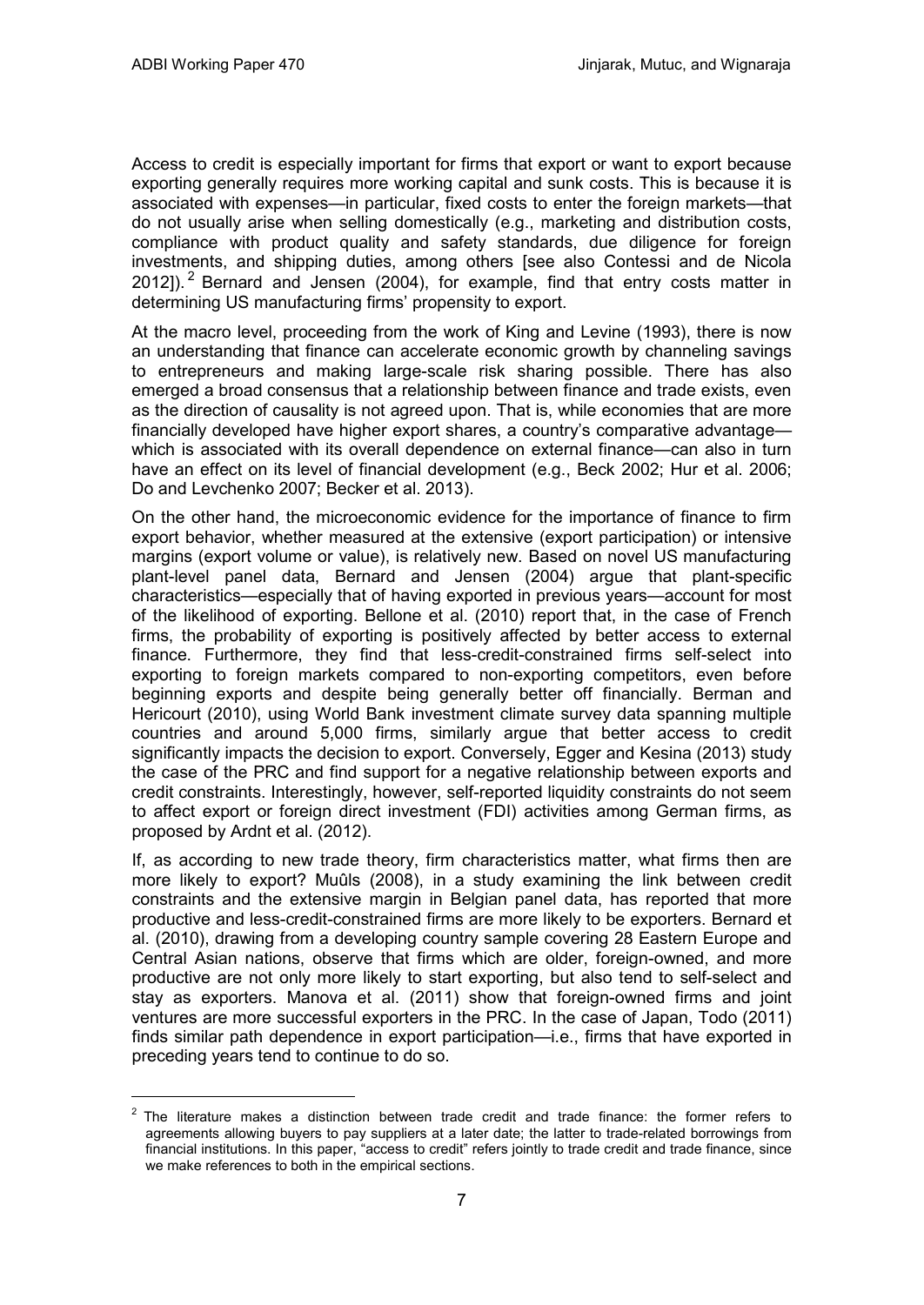# **3. DATA AND EMPIRICAL FRAMEWORK**

We begin with firm-level survey data, based on the World Bank Enterprise Surveys, comprising 8,681 firms, of which the PRC accounts for 2,700 firms, Indonesia for 1,444 firms, Malaysia for 1,115 firms, the Philippines for 1,326 firms, Thailand for 1,043 firms, and Viet Nam for 1,053 firms. To arrive at the final sample there are filtering steps involved. Specifically, we exclude the following:

- observations without information about the number of employees (24 observations dropped);
- observations without information about domestic sales, exports, or indirect exports (47 observations dropped);
- observations without information about sources of access to credit for workingcapital finance (347 observations dropped);
- observations without information about the year firm operations began (121 observations dropped);
- observations without information on whether financial statements were checked and certified by external auditors (81 observations dropped); and
- observations without information about the firm's affiliated sector (12 observations dropped).

The final sample has 8,080 firms, of which 5,588 firms have fewer than 100 employees and are classified as SMEs, in keeping with OECD statistics. Subsequently, alternative thresholds of firm size and SME classification will be allowed in the formal regression analysis.

Histograms of distributions of firm-level observations in the sample are examined for (a) export participation, based on the fraction of domestic (national) sales, indirect exports, and direct exports; (b) firm size, as measured by the number of full-time employees; and (c) access to credit, according to non-internal funds, bank loans, non-bank loans, trade credit (credits and advances), and other sources of finances.<sup>[3](#page-9-0)</sup> The histograms show that domestic sales account for the majority of sales (50%–80%) for firms in our sample, suggesting limited export participation. The right-skewed firm-size distributions of the histograms also suggest that most of the surveyed firms are small and medium-sized, with more than 80% having fewer than 1,000 full-time employees. It is also evident in the data that firms in the sample depend mainly on internal funds as their source of credit for working capital finance.

### **3.1 Summary Statistics**

The main constraint facing research on SMEs in developing countries is the dearth of data at the firm level across sectors, and the use of different definitions of an SME (e.g., based on employment, sales, assets, or value of equipment). Motivated by the importance of the relationship between firm size and international trade (i.e., di Giovanni and Levchenko 2012, 2013), we use firm-size threshold as a benchmark for studying SMEs. This paper uses firm-level data of enterprises from the World Bank's Enterprise Surveys to investigate the links between export participation, firm size, and

<span id="page-9-0"></span><sup>&</sup>lt;sup>3</sup> Available upon request.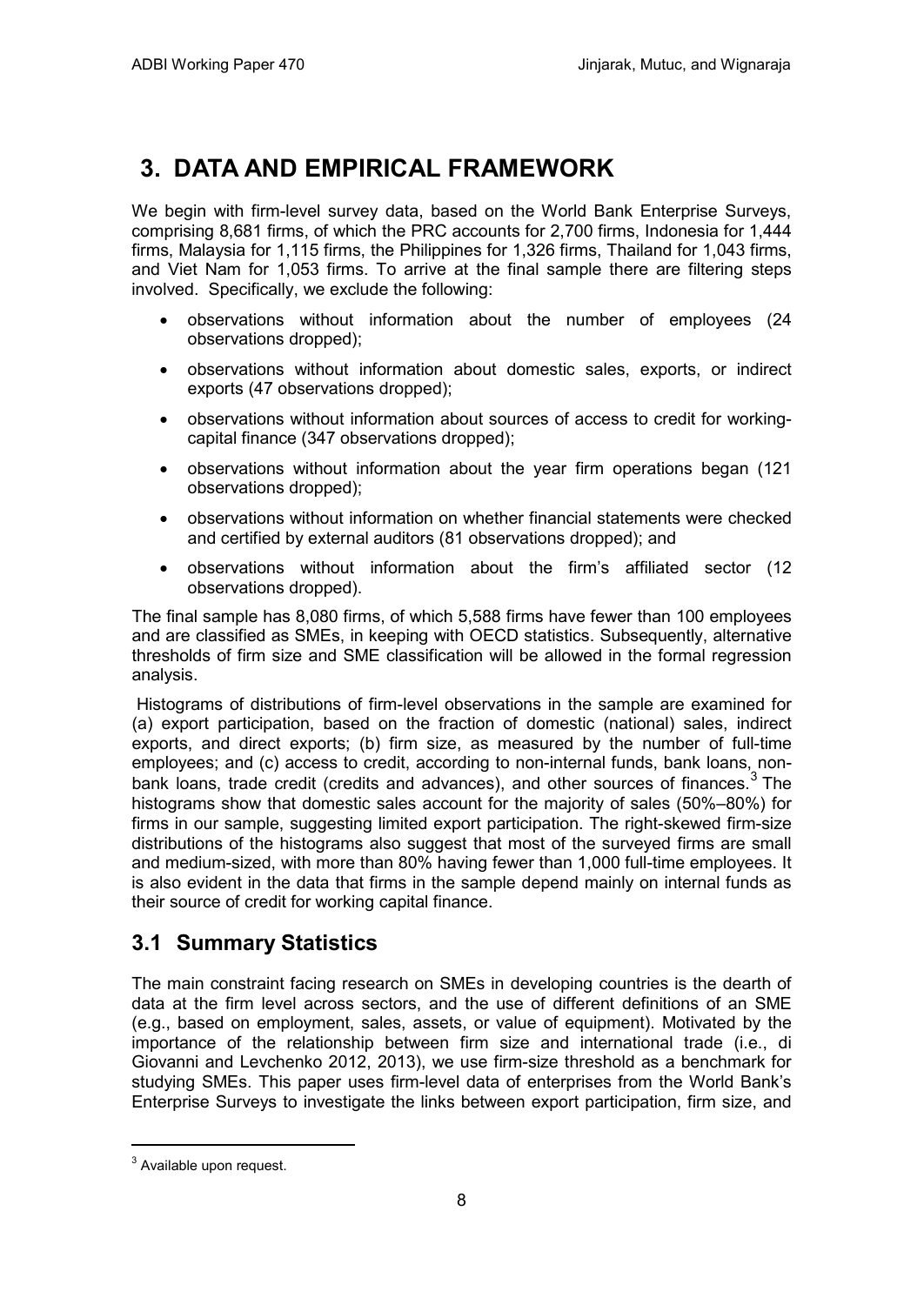access to credit. This data set contains the most detailed and recent firm-level data currently available for a large number of developing countries.

We focus on developing East Asian countries, especially on ASEAN member countries and the PRC, given their increasing importance in Asia as well as the data availability and coverage for the variables of interest. Except for Malaysia and Thailand, of which the data are derived from the 2006 survey, the firm-level observations are from the 2011 survey; the difference in the survey years is addressed in the estimation. The Enterprise Surveys use stratified random sampling with replacement, based on face-toface interviews using a common questionnaire conducted with business owners and senior managers of firms.<sup>[4](#page-10-0)</sup>

While we make use of the latest available data for estimating the relationship between access to credit and firm characteristics for the PRC and ASEAN, our analysis is limited to making inferences based on single-year survey rounds. Also, we do not include a measure of productivity given its absence from the surveys—although in this instance, perhaps it could be argued (and as will be seen in the results) that access to credit *is*  the measure of firm productivity. Table 1 reports summary statistics of the firm-level observations for the whole sample, the SME sample (fewer than 100 full-time employees), and the non-SME sample. As shown, the majority of firms are SMEs, with an average firm size is fewer than 200 employees for the whole sample. SMEs tend to export less, be younger, depend more on internal financing, have a lower concentration of foreign ownership, have a lower level of worker education, have fewer certified financial statements, be unlikely to have ISO certification, and have lower collateral to loan value in their applications to access credit lines.

<span id="page-10-0"></span> <sup>4</sup> Details of the data procedures are available upon request.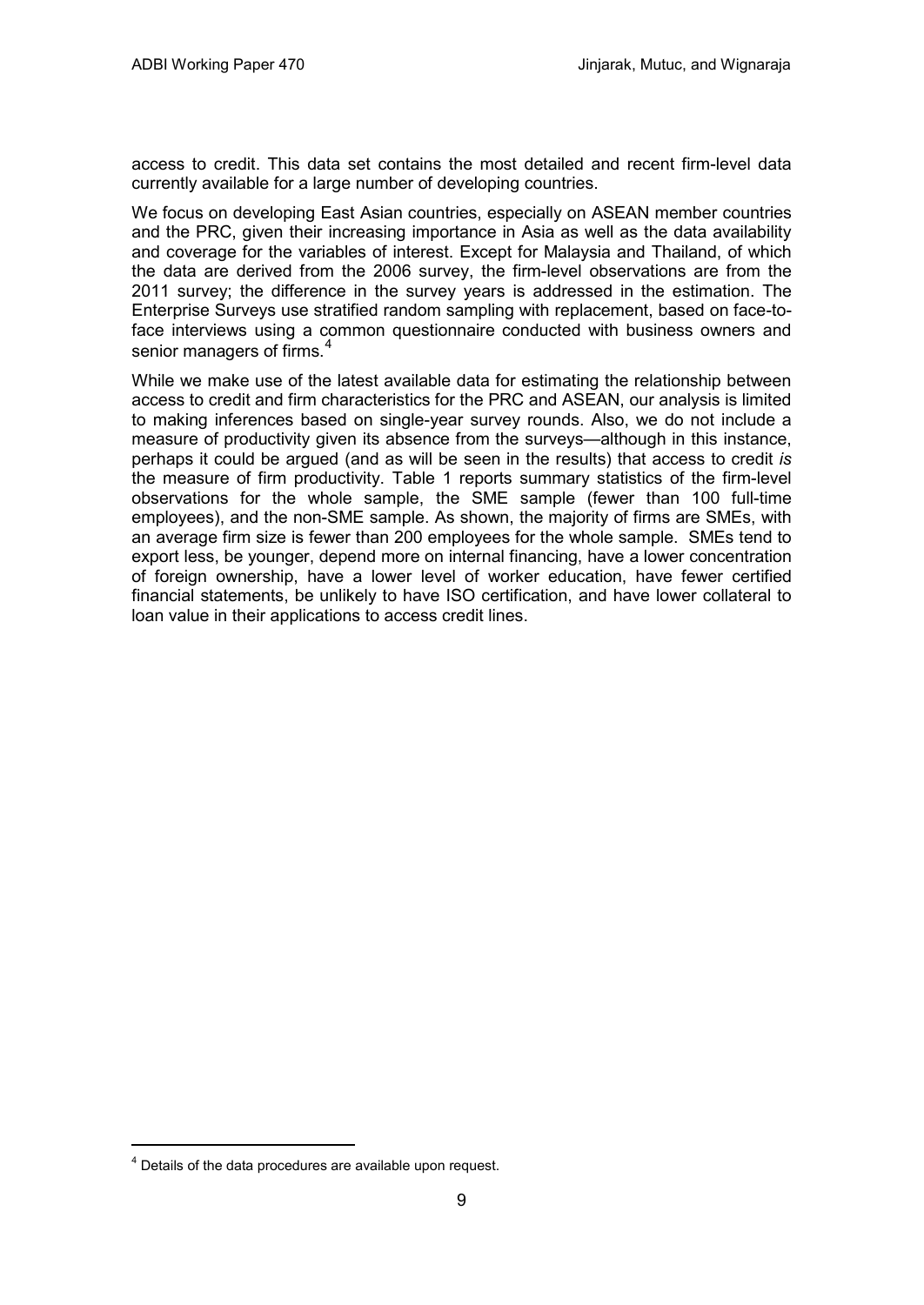|                                 |                         | <b>Whole Sample</b> |                  |                |                |
|---------------------------------|-------------------------|---------------------|------------------|----------------|----------------|
|                                 |                         |                     | <b>Standard</b>  |                |                |
| Variable                        | <b>Observations</b>     | Mean                | <b>Deviation</b> | <b>Minimum</b> | <b>Maximum</b> |
| SME indicator                   | 8,080                   | 0.69                | 0.46             | 0              | 1              |
| Firm size (employees)           | 8,080                   | 190.46              | 759.42           | $\overline{2}$ | 30000          |
| Export participation            | 8,080                   | 18.68               | 33.84            | 0              | 100            |
| Age                             | 8,080                   | 19.06               | 11.38            | 1              | 126            |
| Bank borrowing                  | 8,080                   | 14.91               | 26.33            | 0              | 100            |
| Non-bank borrowing              | 8,080                   | 0.95                | 6.68             | $\pmb{0}$      | 100            |
| Trade credit                    | 8,080                   | 6.31                | 16.99            | $\mathbf 0$    | 100            |
| Access to credit (non-internal) | 8,080                   | 29.05               | 36.01            | $\pmb{0}$      | 100            |
| Foreign ownership               | 8,080                   | 0.19                | 0.39             | 0              | 1              |
| Foreign license                 | 8,080                   | 1.00                | 0.07             | 0              | 1              |
| Patent                          | 8,080                   | 1.00                | 0.05             | 0              | 1              |
| Worker education                | 8,080                   | 0.09                | 0.29             | 0              | 1              |
|                                 |                         |                     |                  |                |                |
| Financially certified           | 8,080                   | 0.62                | 0.49             | $\mathbf 0$    | 1              |
| ISO certification               | 8,080                   | 0.37                | 0.48             | $\mathbf 0$    | 1              |
| Managerial experience           | 8,080                   | 13.61               | 9.97             | $\pmb{0}$      | 70             |
| Collateral/Loan value           | 8,080                   | 19.03               | 43.52            | 0              | 250            |
|                                 |                         | SME (employees<100) |                  |                |                |
|                                 |                         |                     |                  |                |                |
| Firm size (employees)           | 5,588                   | 33.75               | 27.07            | $\overline{2}$ | 100            |
| Export participation            | 5,588                   | 11.60               | 27.68            | 0              | 100            |
| Age                             | 5,588                   | 18.03               | 10.67            | $\overline{2}$ | 101            |
| Bank borrowing                  | 5,588                   | 13.03               | 25.21            | $\mathbf 0$    | 100            |
| Non-bank borrowing              | 5,588                   | 0.99                | 7.03             | $\pmb{0}$      | 100            |
| Trade credit                    | 5,588                   | 5.99                | 16.81            | 0              | 100            |
| Access to credit (non-internal) | 5,588                   | 26.71               | 35.28            | 0              | 100            |
| Foreign ownership               | 5,588                   | 0.13                | 0.34             | $\mathbf 0$    | 1              |
| Foreign license                 | 5,588                   | 1.00                | 0.07             | 0              | 1              |
| Patent                          | 5,588                   | 1.00                | 0.05             | 0              | 1              |
| Worker education                | 5,588                   | 0.06                | 0.24             | 0              | 1              |
| Financially certified           | 5,588                   | 0.55                | 0.50             | $\pmb{0}$      | 1              |
| ISO certification               | 5,588                   | 0.25                | 0.43             | 0              | 1              |
| Managerial experience           | 5,588                   | 13.23               | 9.73             | 0              | 70             |
| Collateral/Loan value           | 5,588                   | 15.44               | 39.18            | 0              | 250            |
|                                 | Non-SME (employees>100) |                     |                  |                |                |
|                                 |                         |                     |                  |                |                |
| Firm size (employees)           | 2,492                   | 541.87              | 1300.07          | 101            | 30000          |
| Export participation            | 2,492                   | 34.56               | 40.38            | 0              | 100            |
| Age                             | 2,492                   | 21.38               | 12.54            | 1              | 126            |
| Bank borrowing                  | 2,492                   | 19.12               | 28.23            | 0              | 100            |
| Non-bank borrowing              | 2,492                   | 0.88                | 5.81             | $\mathbf 0$    | 100            |
| Trade credit                    | 2,492                   | 7.01                | 17.38            | 0              | 100            |
| Access to credit (non-internal) | 2,492                   | 34.29               | 37.07            | 0              | 100            |
| Foreign ownership               | 2,492                   | 0.33                | 0.47             | 0              | 1.             |
| Foreign license                 | 2,492                   | 1.00                | 0.07             | 0              | 1              |
|                                 |                         |                     |                  |                |                |
| Patent                          | 2,492                   | 1.00                | 0.03             | 0              | 1              |
| Worker education                | 2,492                   | 0.15                | 0.36             | 0              | 1              |
| Financially certified           | 2,492                   | 0.78                | 0.42             | 0              | 1              |
| ISO certification               | 2,492                   | 0.63                | 0.48             | 0              | 1              |
| Managerial experience           | 2,492                   | 14.45               | 10.45            | 0              | 60             |
| Collateral/Loan value           | 2,492                   | 27.07               | 51.05            | 0              | 250            |

### **Table 1: Summary Statistics of Firm-level Observations**

SME = small and medium-sized enterprise.

Source: Authors' calculations on data from the World Bank Enterprise Surveys.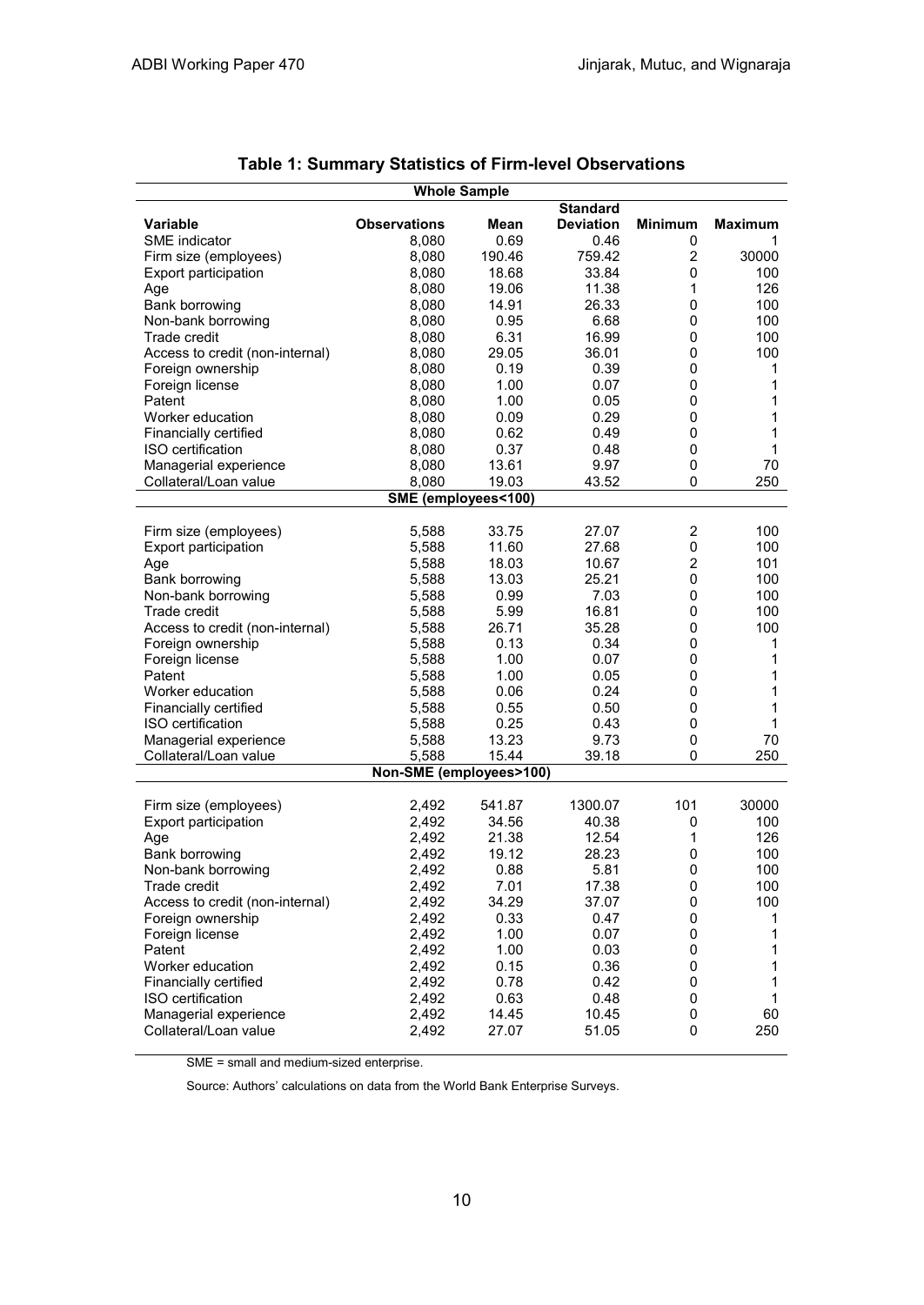### **3.2 Estimation Methodology**

To examine the association between export participation, firm size, and access to credit, controlling for firm-level characteristics, we use the following linear equation as the baseline specification:

$$
\mathbf{y}_{it} = \mathbf{X}_{it}'\boldsymbol{\beta} + \varepsilon_{it}
$$

where *i* denotes the firm; *t* denotes the year; *y* denotes the dependent variable, which, in this paper, focuses on export participation; and *X* is the vector of firm characteristics, including firm size and access to credit as the focal determinant variables, together with the firm's age (based on the start year of first operation), and other firm-level controls, including foreign ownership, foreign license, patent, worker education, financial certification, International Organization for Standardization (ISO) certification, managerial experience, and collateral-to-loan value.

To measure export participation, we use an export share of output (continuous variable) as the main dependent variable, and a dummy variable for export participation (binary variable; 1 if exporting and 0 otherwise) as the alternative dependent variable. To capture variation in the data across countries and sectors, we run the estimation separately for each country (addressing the different survey years across countries) and each sector (according to their capital intensity, i.e., labor intensive, capital intensive, and services; as the reliance on external credit can vary across sectors), as well as for a pooled sample of countries and sectors.<sup>[5](#page-12-0)</sup> To verify the sensitivity of our results, we explore the estimation with and without sector and country fixed effects, and use tobit, probit, and ordinary least squares (OLS), to provide a battery of regression results and empirical specifications.

<span id="page-12-0"></span> <sup>5</sup> Subject to data availability, textiles, leather, garments, and food are classified as labor-intensive sectors. Metals and machinery, electronics, chemicals and pharmaceuticals, wood and furniture, non-metallic and plastic materials, auto components, and other manufacturing are classified as capital-intensive sectors. Retail and wholesale trade, hotels and restaurants, and other services are classified as services sectors.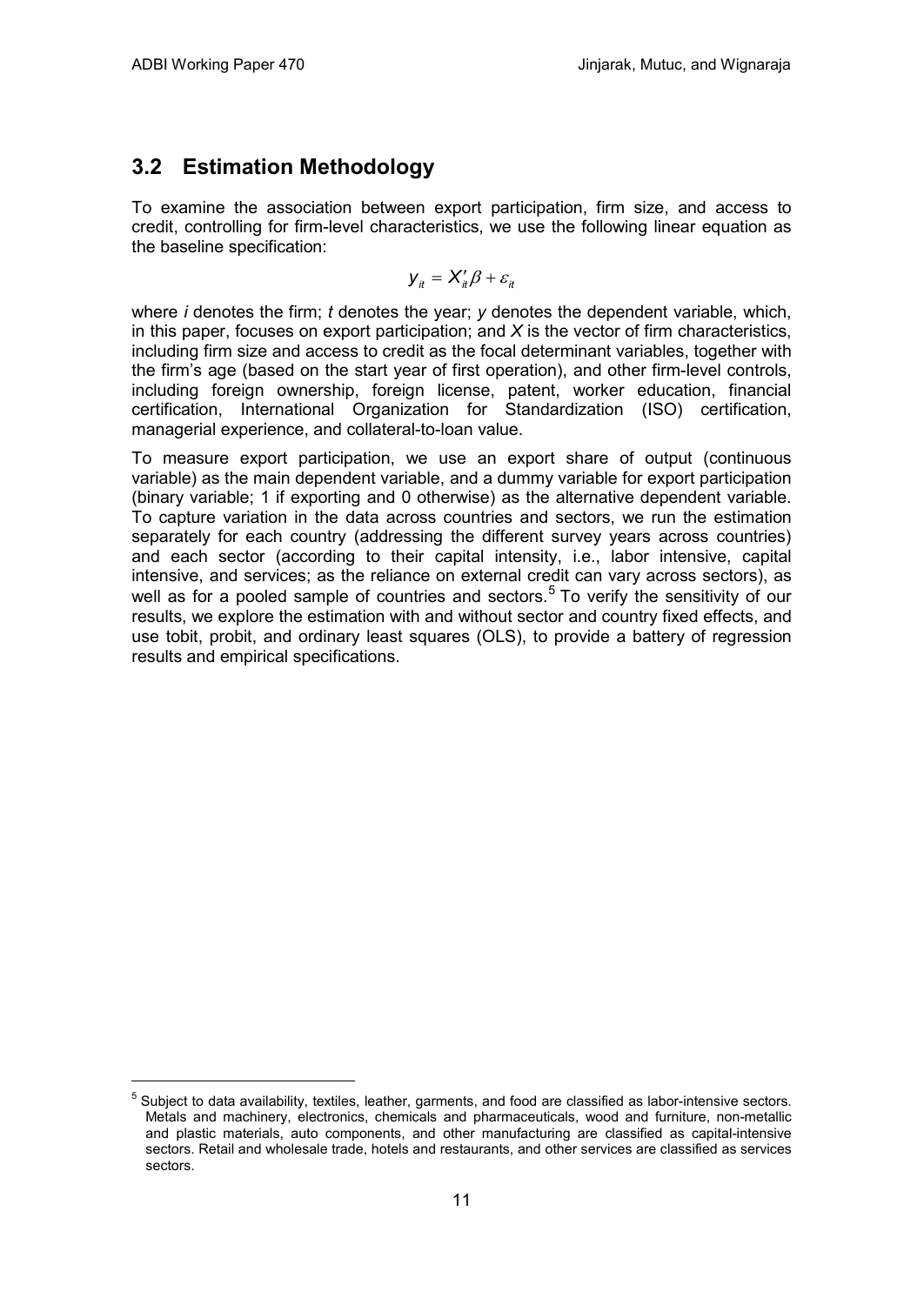# **4. ESTIMATION RESULTS**

### **4.1 Baseline Regressions**

### **Results by Country, Sector, Firm Size, and Collateral Type**

As shown in Table 2, at the country level, the estimation results show that SMEs tend to export smaller proportions of their output, compared to non-SMEs, most notably in Indonesia, Philippines, and Viet Nam. Access to bank borrowing is positively associated with more exports in the PRC and Indonesia, while trade credit is positively associated with more exports as a percentage of output in the PRC, Malaysia, and Viet Nam. At the sector level, our results suggest that SMEs export far less in labor intensive sectors relative to capital intensive sectors. The effect of access to bank borrowing on export participation is most significant in labor intensive and services sectors. Non-bank borrowing is most significant in capital intensive sectors; and trade credit most significant in labor intensive sectors. Pooling the observations across countries, excluding firms from the PRC (due to the country's size), also gives estimation results that are broadly consistent with the country-level and sector-level regressions. Hence, these results suggest the overall importance of access to credit for export participation among SMEs (subject to variations in importance of the different sources of credit access) in developing East Asian countries, and the relative disadvantage these SMEs face as they attempt to enter the foreign markets.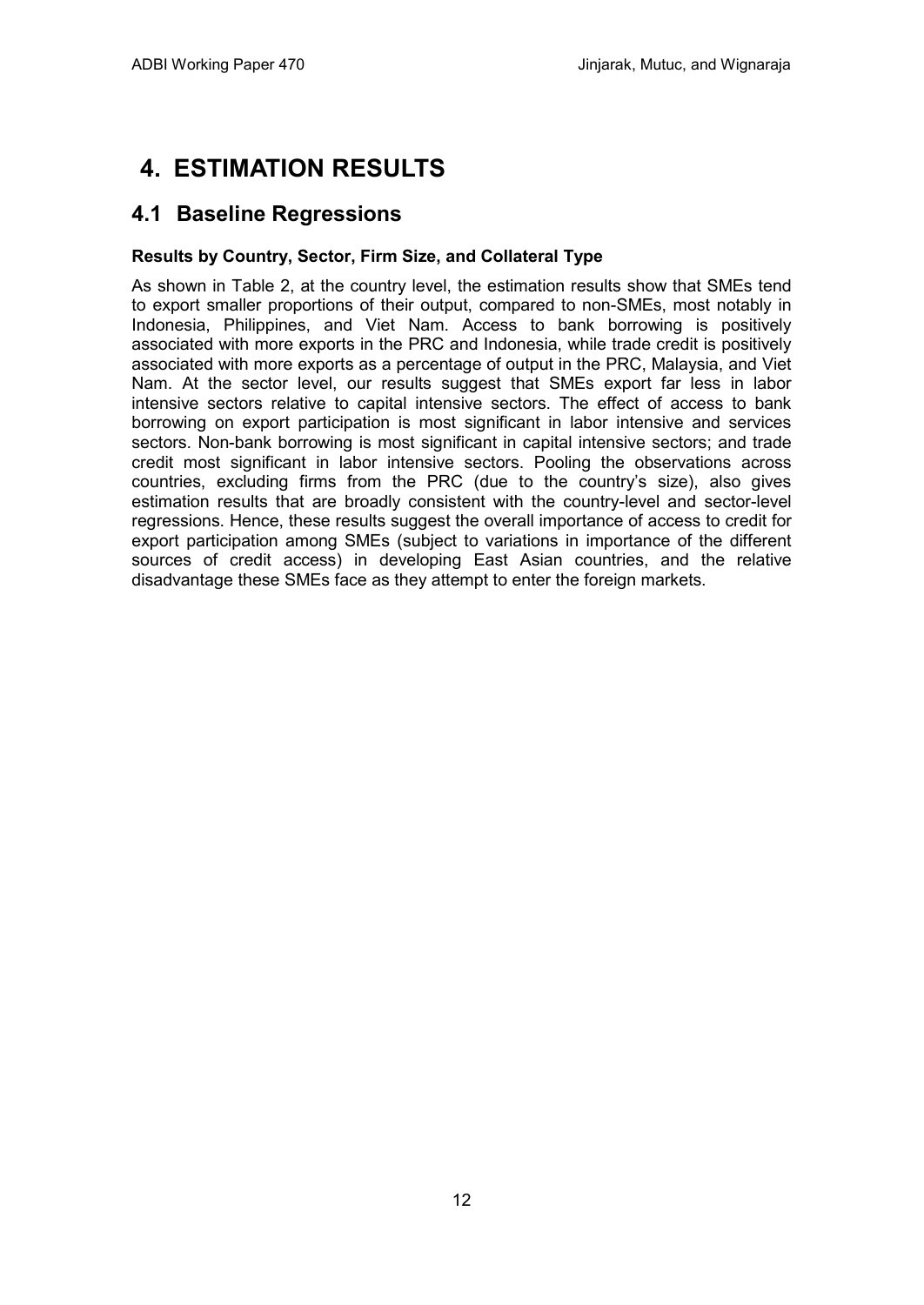|                                 |             |                  |             |                    |                 |                 | <b>Pooling Countries, excluding PRC</b> |                             |                 |             |  |  |
|---------------------------------|-------------|------------------|-------------|--------------------|-----------------|-----------------|-----------------------------------------|-----------------------------|-----------------|-------------|--|--|
| <b>Y</b> = Export Participation | <b>PRC</b>  | <b>Indonesia</b> | Malaysia    | <b>Philippines</b> | <b>Thailand</b> | <b>Viet Nam</b> | <b>Labor Intensive</b>                  | Capital<br><b>Intensive</b> | <b>Services</b> | All         |  |  |
| SME indicator                   | $-31.04$    | $-157.41$        | $-62.84$    | $-197.55$          | $-67.25$        | $-108.83$       | $-131.04$                               | $-76.20$                    | $-74.90$        | $-104.16$   |  |  |
|                                 | $(4.61)***$ | $(13.64)***$     | $(4.86)***$ | $(21.11)***$       | $(5.40)$ ***    | $(10.12)***$    | $(7.24)***$                             | $(4.03)***$                 | $(29.41)$ **    | $(3.73)***$ |  |  |
| Age                             | .17         | $-.36$           | $-.72$      | $-2.63$            | .03             | $-.56$          | $-.77$                                  | $-.73$                      | .01             | $-.50$      |  |  |
|                                 | (.26)       | (.42)            | $(.23)***$  | $(.58)***$         | (.26)           | (.37)           | $(.25)***$                              | $(.16)***$                  | (.91)           | $(.14)***$  |  |  |
| Bank borrowing                  | .43         | .45              | $-.01$      | $-.27$             | .03             | .05             | .33                                     | .00                         | .70             | .20         |  |  |
|                                 | $(.14)***$  | $(.22)$ **       | (.07)       | (.32)              | (.08)           | (.13)           | $(.09)$ ***                             | (.06)                       | $(.38)^*$       | $(.05)***$  |  |  |
| Non-bank borrowing              | $-27$       | $-.03$           | .11         | $-.38$             | .01             | .00.            | .39                                     | .50                         | $-5.77$         | .37         |  |  |
|                                 | (.41)       | (.76)            | (.21)       | (1.13)             | (.69)           | (1.00)          | (.41)                                   | $(.24)$ **                  | (7.25)          | $(.21)^*$   |  |  |
| Trade credit                    | .66         | .12              | .20         | $-74$              | $-06$           | .74             | .40                                     | .10                         | $-.08$          | .26         |  |  |
|                                 | $(.19)***$  | (.33)            | $(.11)^*$   | $(.35)$ **         | (.12)           | $(28)***$       | $(.15)***$                              | (.09)                       | (.61)           | $(.08)***$  |  |  |
| Constant                        | $-45.39$    | 4.57             | 75.00       | 114.30             | 36.19           | 36.16           | 67.59                                   | 49.43                       | $-178.49$       | 41.50       |  |  |
|                                 | $(6.12)***$ | (13.83)          | $(7.23)***$ | $(20.77)$ ***      | $(7.46)$ ***    | $(11.28)***$    | $(8.02)***$                             | $(5.15)***$                 | $(44.15)***$    | $(4.41)***$ |  |  |
| Sigma                           | 81.53       | 102.57           | 67.78       | 188.87             | 67.39           | 107.26          | 100.79                                  | 83.88                       | 157.54          | 95.50       |  |  |
|                                 | $(3.04)***$ | $(7.27)***$      | $(2.45)***$ | $(13.88)***$       | $(2.64)***$     | $(5.76)***$     | $(3.97)***$                             | $(2.25)***$                 | $(22.29)***$    | $(2.11)***$ |  |  |
| Pseudo R-squared                | .01         | .10              | .03         | .05                | .03             | .04             | .07                                     | .03                         | .02             | .04         |  |  |
| Observations                    | 2,523       | 1,324            | 1,078       | 1,173              | 959             | 1,023           | 1,808                                   | 2,901                       | 848             | 5,557       |  |  |

| Table 2: Baseline Estimates on the Determinants of Export Participation |
|-------------------------------------------------------------------------|
|-------------------------------------------------------------------------|

PRC = People's Republic of China, SME = small and medium-sized enterprise.

#### Note:

This table reports baseline regression results. The dependent variable is *Export Participation*, measured as the percentage of output share exported. The estimation methodology is tobit, using Export Participation = 0 as a left-censoring point and Export Participation = 100 as a right-censoring point. The firm-level observations from the sample countries are derived from different survey years based on the World Bank Enterprise Surveys. Subject to data availability, textiles, leather, garments, and food are classified as labor-intensive sectors; metals and machinery, electronics, chemicals and pharmaceuticals, wood and furniture, non-metallic and plastic materials, auto components, and other manufacturing are classified as capital-intensive sectors; and retail and wholesale trade, hotels and restaurants, and other services are classified as services sectors. Standard errors are in parentheses, with \*\*\*, \*\*, and \* denoting statistical significance at the 1%, 5%, and 10% levels, respectively.

Source: Authors' calculations.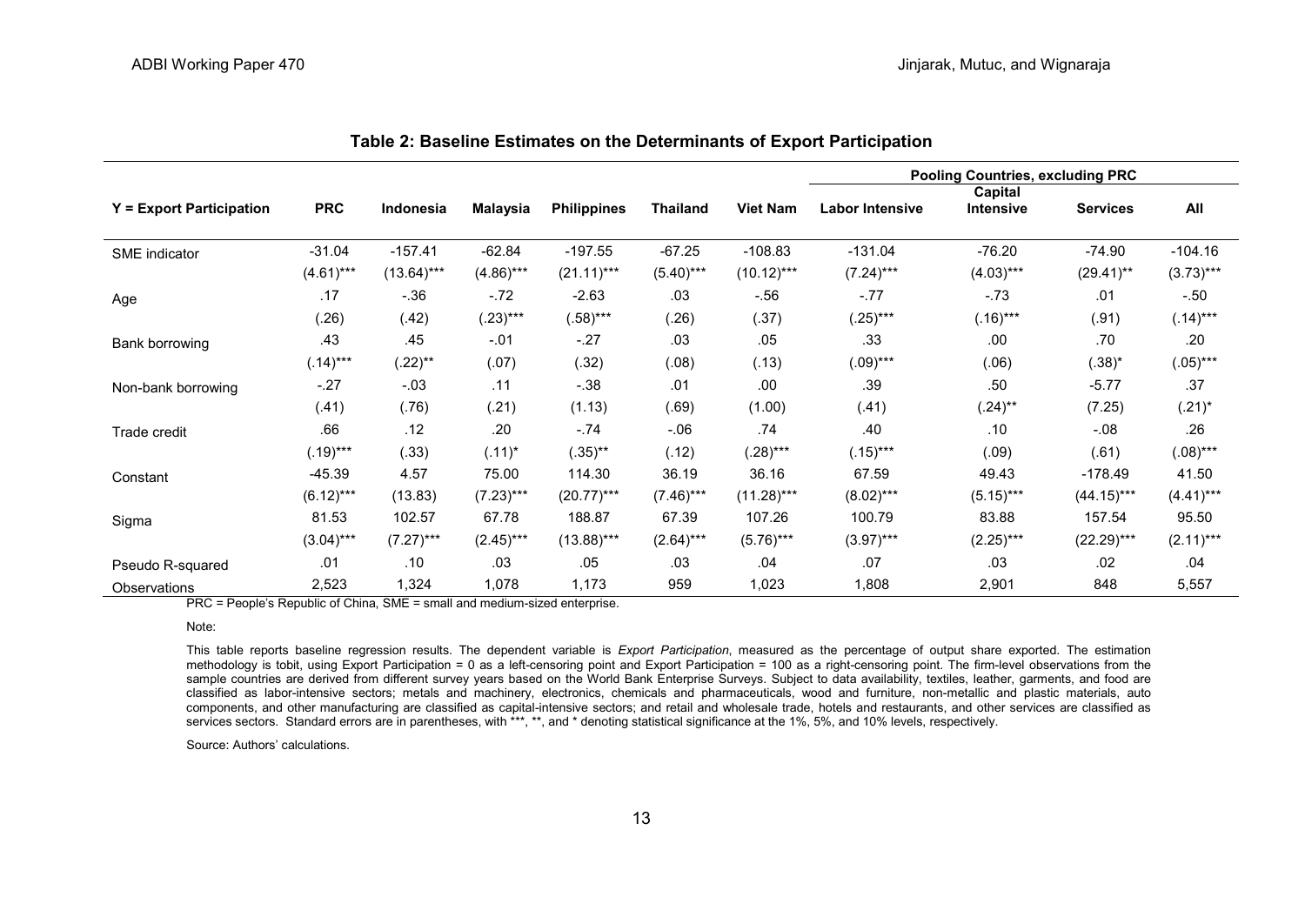|                                 |             | Firm Size (Number of Employees) |              |  |
|---------------------------------|-------------|---------------------------------|--------------|--|
| <b>Y</b> = Export Participation | 100         | >100 & 500<                     | >500         |  |
| Age                             | $-28$       | $-.11$                          | $-.61$       |  |
|                                 | (.19)       | (.16)                           | $(.22)***$   |  |
| Bank borrowing                  | .43         | .15                             | $-.05$       |  |
|                                 | $(.08)$ *** | $(.07)$ **                      | (.12)        |  |
| Non-bank borrowing              | .24         | .59                             | .31          |  |
|                                 | (.28)       | $(.31)^*$                       | (.58)        |  |
| Trade credit                    | .49         | .27                             | .32          |  |
|                                 | $(.11)***$  | $(.11)^{**}$                    | (.20)        |  |
| Labor intensive industries      | 72.69       | 130.00                          | 127.99       |  |
|                                 | $(6.60)***$ | $(8.91)***$                     | $(15.43)***$ |  |
| Capital intensive industries    | 80.31       | 106.06                          | 96.78        |  |
|                                 | $(6.16)***$ | $(8.42)***$                     | $(14.99)***$ |  |
| Constant                        | $-152.50$   | $-98.53$                        | $-38.63$     |  |
|                                 | $(7.54)***$ | $(8.85)***$                     | $(15.43)$ ** |  |
| Sigma                           | 109.44      | 74.70                           | 68.27        |  |
|                                 | $(3.14)***$ | $(2.16)***$                     | $(3.28)***$  |  |
| Pseudo R-squared                | .02         | .03                             | .03          |  |
| Observations                    | 5,588       | 1,948                           | 544          |  |

#### **Table 3: Baseline Estimates According to Firm Size**

Note: This table reports baseline regression results. The dependent variable is *Export Participation*, measured as the percentage of output share exported. The estimation methodology is tobit, using Export Participation = 0 as a left-censoring point and Export Participation = 100 as a right-censoring point. The firm-level observations from the sample countries are derived from different survey years based on the World Bank Enterprise Surveys. Standard errors are in parentheses, with \*\*\*, \*\*, and \* denoting statistical significance at the 1%, 5%, and 10% levels, respectively.

Source: Authors' calculations.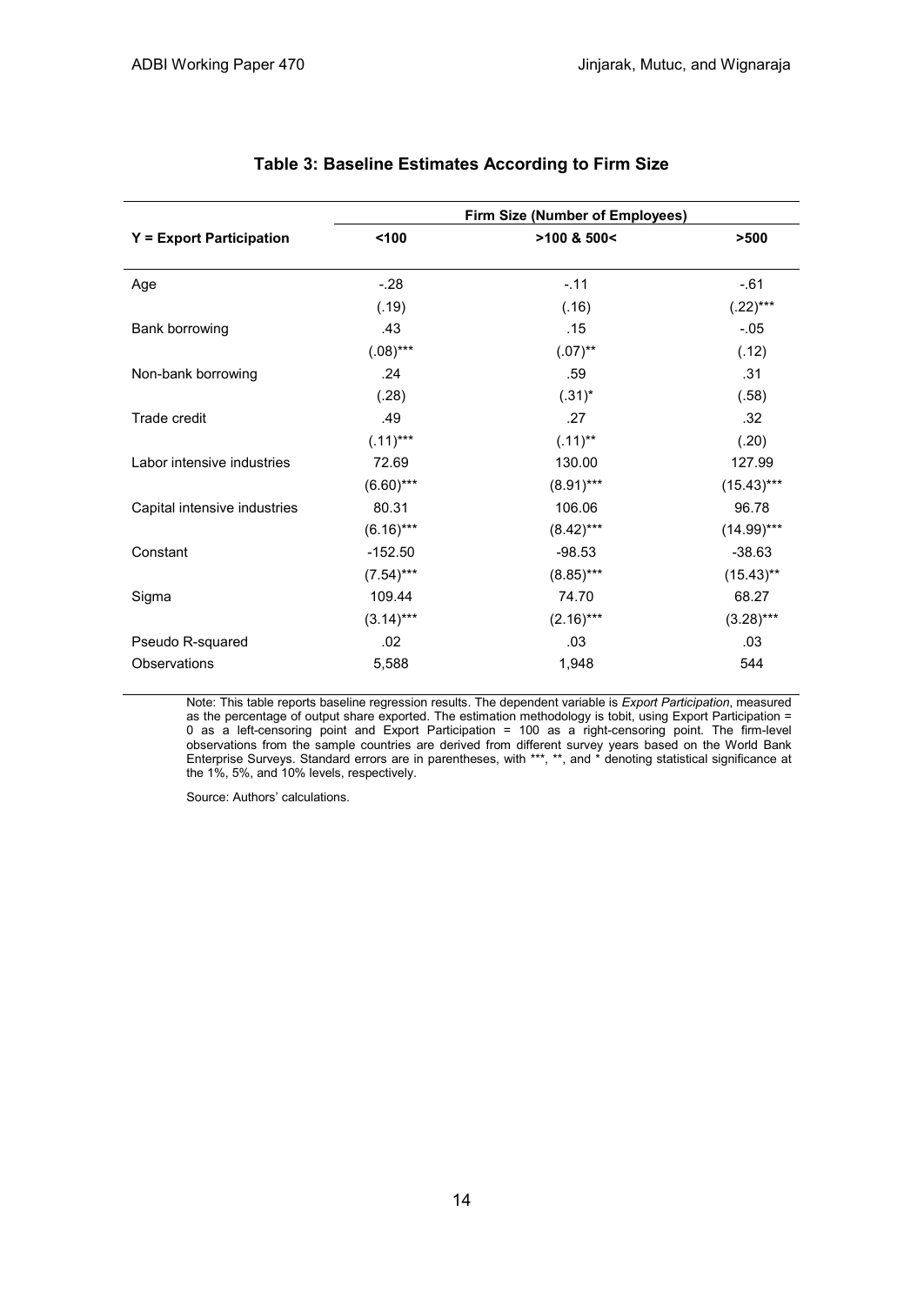|              | <b>Collateral Type</b>        |                                                              |
|--------------|-------------------------------|--------------------------------------------------------------|
|              |                               | <b>Personal Assets</b>                                       |
|              |                               |                                                              |
|              |                               | - 34                                                         |
|              |                               | (.71)                                                        |
| .20          | .34                           | .39                                                          |
|              | $(.17)$ **                    | $(.23)^*$                                                    |
| .49          | .59                           | .06                                                          |
| (.36)        | (.71)                         | (.84)                                                        |
| .40          | .27                           | .89                                                          |
| $(.19)$ **   | (.33)                         | $(.40)$ **                                                   |
| 95.25        | 97.71                         | 100.36                                                       |
| $(8.95)$ *** | $(15.47)$ ***                 | $(18.90)$ ***                                                |
| 67.11        | 46.44                         | 60.05                                                        |
| $(8.28)$ *** | $(13.72)***$                  | $(17.57)$ ***                                                |
| $-102.50$    | -78.10                        | $-133.86$                                                    |
| $(9.68)$ *** | $(15.94)$ ***                 | $(24.18)***$                                                 |
| 77.92        | 61.21                         | 102.21                                                       |
| $(3.22)***$  | $(5.01***$                    | $(8.85)***$                                                  |
| .03          | .05                           | .02                                                          |
| 1,422        | 254                           | 471                                                          |
|              | $-.04$<br>(.22)<br>$(.09)$ ** | Properties and Equipment Account Receivables<br>.46<br>(.43) |

#### **Table 4: Baseline Estimates According to Type of Collateral Used in the Loan Applications**

Note: This table reports baseline regression results. The dependent is *Export Participation*, measured as the percentage of output share exported. The estimation methodology is tobit, using Export Participation = 0 as a left-censoring point and Export Participation = 100 as a right-censoring point. The firm-level observations from the sample countries are derived from different survey years based on the World Bank Enterprise Surveys. Standard errors are in parentheses, with \*\*\*, \*\*, and \* denoting statistical significance at the 1%, 5%, and 10% levels, respectively.

Source: Authors' calculations.

Is the effect of access to credit—specifically, bank borrowing, non-bank borrowing, and trade credit—the same across firms at different sizes and levels of collateral/loan value? Re-estimating the regressions by firm size (Table 3) and by collateral type (Table 4), we observe that the importance of bank borrowing and trade credit on export participation declines significantly with firm size, and that access to credit via bank borrowing matters for the export share regardless of the collateral type. It can also be seen that larger collateral or loan values are positively associated with larger export shares, an issue that is examined in the following sub-section.

### **4.2 Robustness Checks**

#### **Including Sector and Country Fixed Effects, and Pooled Regressions**

We next provide a battery of robustness checks. First, we re-estimate the regression with sector and country fixed effects (Table 5). Including sector fixed effects in the country-level regression does not change the main findings. Furthermore, we find that firms in the labor-intensive sectors tend to export more than the capital-intensive firms, which in turn export more than the services firms in the PRC, Indonesia, and Viet Nam, though these patterns are not universal as can be seen in the results for Malaysia, the Philippines, and Thailand. Pooling data across countries, excluding the PRC (again, due to the country's size), and including country fixed effects, we find that access to credit via bank borrowing becomes marginally and positively associated with export share in service sectors, while trade credit remains most significant in the service sectors. As the service sectors gain increasing shares of employment and output in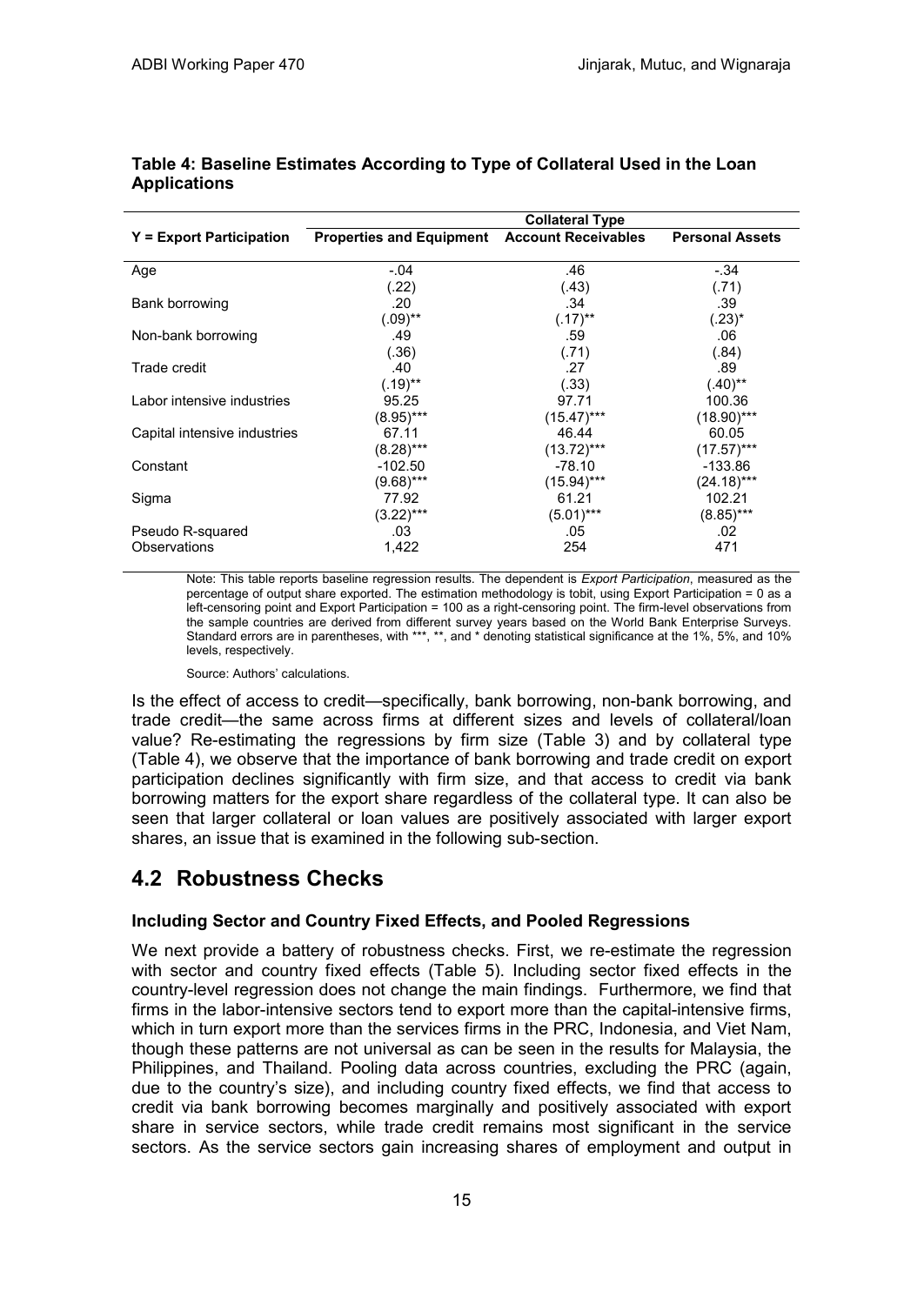developing East Asian countries, these additional results, while they are supportive of the baseline findings, suggest that attempts to accelerate growth of trade in service sectors may also require countries to better accommodate SMEs on credit needs and constraints.

Comparing the export participation of firms across countries, Viet Nam has a notable higher export share in the labor-intensive sectors; Malaysia in the capital-intensive sectors, and Philippines in the services sectors. These findings are consistent with the broad, observable trends in the region. Labor-intensive sectors accounted for most of the employment growth and the growing share of total exports in Viet Nam throughout the 2000s (McCaig and Pavcnik 2013). Manufactured goods—mostly in the electrical and electronics industries—make up roughly two-thirds of Malaysia's exports and close to 30% of its GDP (Lee, 2011). For the Philippines, which has emerged as a hub for information communications technology and business process outsourcing, the service sectors now make up more than half of total output (Noland et al. 2012).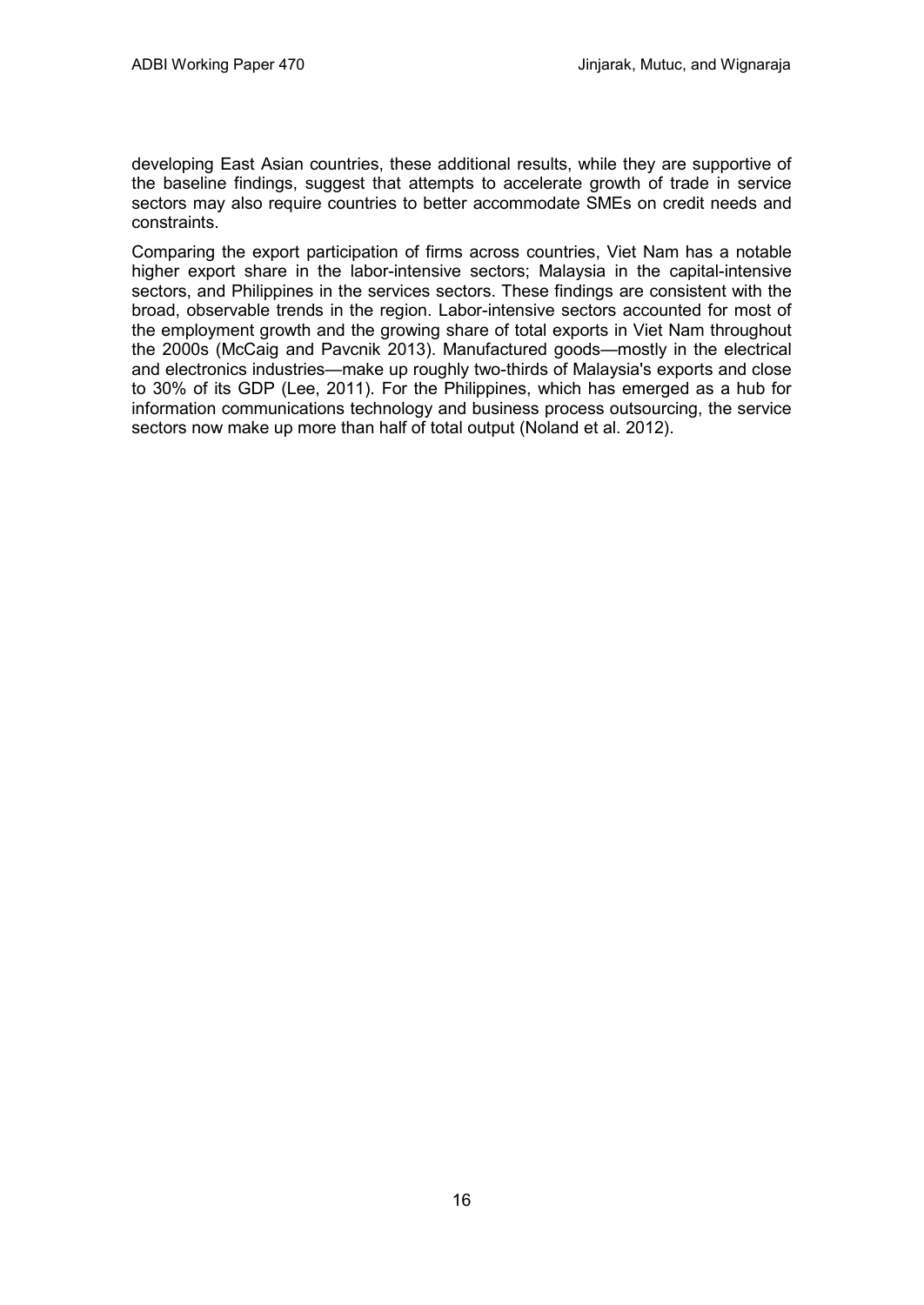|                              |              |              |                 |                    |                 |                       | <b>Pooling Countries, excluding PRC</b> |                          |                 |             |  |
|------------------------------|--------------|--------------|-----------------|--------------------|-----------------|-----------------------|-----------------------------------------|--------------------------|-----------------|-------------|--|
| $Y =$ Export Participation   | <b>PRC</b>   | Indonesia    | <b>Malaysia</b> | <b>Philippines</b> | <b>Thailand</b> | <b>Viet Nam</b>       | <b>Labor Intensive</b>                  | <b>Capital Intensive</b> | <b>Services</b> | All         |  |
| SME indicator                | $-21.21$     | $-148.84$    | $-59.85$        | $-175.80$          | $-65.70$        | $-81.65$              | $-123.96$                               | $-72.46$                 | -71.68          | $-98.57$    |  |
|                              | $(4.51)***$  | $(13.14)***$ | $(4.82)***$     | $(19.57)***$       | $(5.32)***$     | $(8.76)***$           | $(7.18)***$                             | $(3.83)***$              | $(28.77)$ **    | $(3.64)***$ |  |
| Age                          | .18          | $-50$        | $-61$           | $-2.94$            | $-.04$          | $-.54$                | $-51$                                   | $-.99$                   | $-.64$          | $-.72$      |  |
|                              | (.25)        | (.42)        | $(.23)***$      | $(.57)***$         | (.26)           | (.33)                 | $(.25)$ **                              | $(.16)***$               | (.96)           | $(.14)***$  |  |
| Bank borrowing               | .46          | .43          | $-.02$          | $-.46$             | .01             | .06                   | .11                                     | $-11$                    | .78             | .03         |  |
|                              | $(.14)***$   | $(.21)$ **   | (.07)           | (.31)              | (.08)           | (.12)                 | (.09)                                   | $(.06)^*$                | (.40)*          | (.05)       |  |
| Non-bank borrowing           | $-.35$       | .07          | .12             | $-.19$             | .07             | .06                   | .16                                     | .19                      | $-6.38$         | .05         |  |
|                              | (.41)        | (.75)        | (.21)           | (1.14)             | (.68)           | (.92)                 | (.41)                                   | (.23)                    | (7.95)          | (.21)       |  |
| Trade credit                 | .71          | .11          | .18             | $-.72$             | $-.04$          | .59                   | .27                                     | $-.11$                   | - 34            | .02         |  |
|                              | $(.19)***$   | (.32)        | $(.11)^*$       | $(.33)$ **         | (.12)           | $(.25)$ **            | $(.15)^*$                               | (.09)                    | (.60)           | (.08)       |  |
| Labor intensive industries   | 69.92        | 80.25        | $-21.78$        | 132.13             | 18.60           | 141.75                |                                         |                          |                 |             |  |
|                              | $(6.63)***$  | $(19.03)***$ | $(4.93)***$     | $(24.17)***$       | $(5.03)***$     | $(13.38)***$          |                                         |                          |                 |             |  |
| Capital intensive industries | 49.90        | 61.94        |                 | 174.08             |                 | 80.68<br>$(12.61)***$ |                                         |                          |                 |             |  |
| Indonesia                    | $(5.43)***$  | $(18.80)***$ |                 | $(22.30)***$       |                 |                       | $-51.56$                                | $-74.43$                 | $-99.18$        | $-61.03$    |  |
|                              |              |              |                 |                    |                 |                       | $(10.67)***$                            | $(6.34)***$              | $(32.19)***$    | $(5.37)***$ |  |
| Malaysia                     |              |              |                 |                    |                 |                       | 14.25                                   | 21.58                    |                 | 36.80       |  |
|                              |              |              |                 |                    |                 |                       | (10.29)                                 | $(5.06)***$              |                 | $(4.76)***$ |  |
| Thailand                     |              |              |                 |                    |                 |                       | 1.53                                    | $-24.59$                 |                 | 1.22        |  |
|                              |              |              |                 |                    |                 |                       | (10.36)                                 | $(5.40)***$              |                 | (4.95)      |  |
| Viet Nam                     |              |              |                 |                    |                 |                       | 35.59                                   | $-36.00$                 | $-50.13$        | $-7.90$     |  |
|                              |              |              |                 |                    |                 |                       | $(10.61)***$                            | $(6.21)***$              | $(26.91)^*$     | (5.15)      |  |
| Constant                     | $-88.42$     | $-57.61$     | 77.99           | $-12.49$           | 30.44           | $-62.94$              | 65.21                                   | 76.33                    | $-124.98$       | 54.30       |  |
|                              | $(7.88)***$  | $(21.94)***$ | $(7.21***$      | (24.72)            | $(7.53)***$     | $(15.09)***$          | $(11.60)***$                            | $(6.34)***$              | $(42.92)***$    | $(5.64)***$ |  |
| Sigma                        | 78.34        | 100.24       | 67.02           | 175.79             | 66.41           | 93.61                 | 97.12                                   | 77.68                    | 153.44          | 91.41       |  |
|                              | $(2.90)$ *** | $(7.09)***$  | $(2.42)***$     | $(12.85)***$       | $(2.61)***$     | $(4.96)***$           | $(3.81)***$                             | $(2.07)***$              | $(21.65)***$    | $(2.01)***$ |  |
| Pseudo R-squared             | .03          | .11          | .03             | .08                | .03             | .08                   | .08                                     | .05                      | .03             | .06         |  |
| Observations                 | 2,523        | 1,324        | 1,078           | 1,173              | 959             | 1,023                 | 1,808                                   | 2,901                    | 848             | 5,557       |  |

#### **Table 5: Robustness Check I—Including Sector and Country Fixed Effects, and Pooled Regressions**

PRC = People's Republic of China, SME = small and medium-sized enterprise.

Note:

This table reports baseline regression results. The dependent is *Export Participation*, measured as the percentage of output share exported. The estimation methodology is tobit, using Export Participation = 0 as a left-censoring point and Export Participation = 100 as a right-censoring point. The firm-level observations from the sample countries are derived from different survey years based on the World Bank Enterprise Surveys. Standard errors are in parentheses, with \*\*\*, \*\*, and \* denoting statistical significance at the 1%, 5%, and 10% levels, respectively.

Source: Authors' calculations.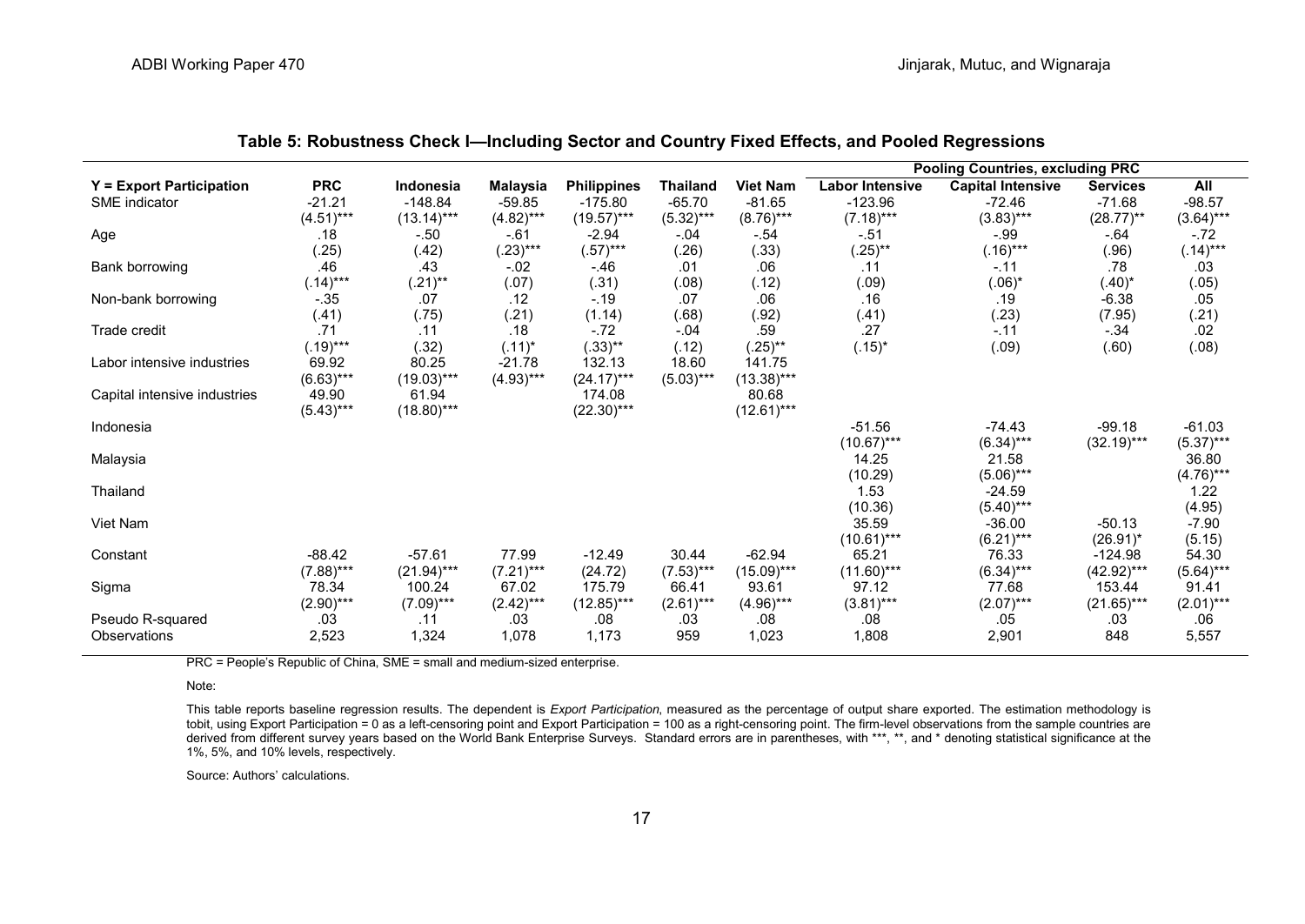#### **Alternative Dependent Variable Specifications, Estimation Methods, Firm Size Measures, and Interaction Terms**

To further allow for alternative empirical specifications we provide estimates using tobit, probit, and OLS, using different measures of firm size and using interaction terms of firm size and access to credit (Table 6). In the pooled sample, we find that the probability of export participation is positively associated with access to bank borrowing and trade credit in a probit regression. Using firm size instead of an SME dummy variable, we find that export share is positively associated with firm size nonetheless. In addition, based on the interaction terms, access to credit via bank and non-bank borrowing and trade credit becomes more significantly and positively associated with export participation, as firm size increases.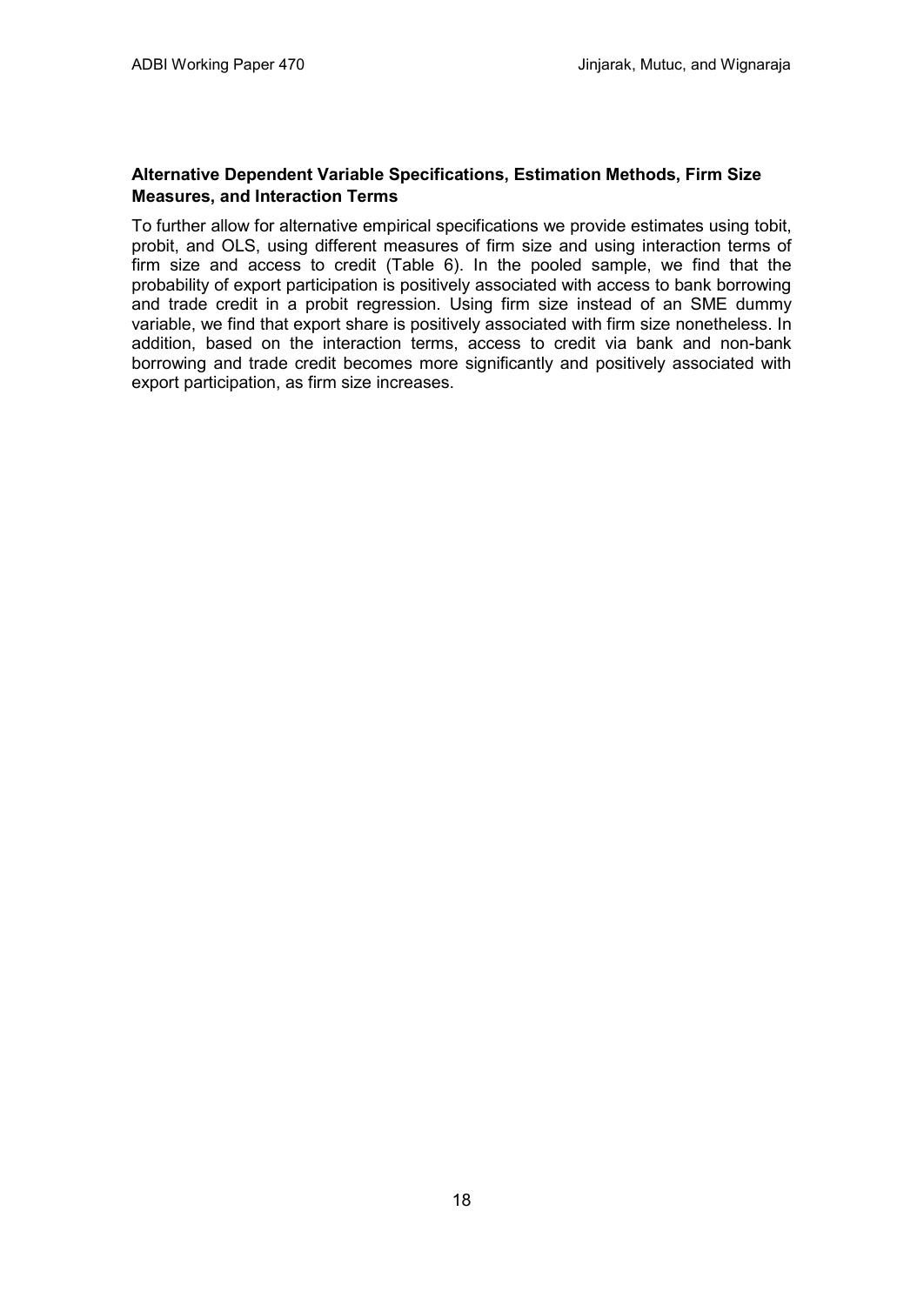| <b>Y</b> = Export Participation | <b>Tobit</b>                          | Probit                               | <b>OLS</b>         | <b>Tobit</b>                          | Probit                               | <b>OLS</b>         | <b>Tobit</b>                          | <b>Probit</b>                        | <b>OLS</b><br>$Y =$ Export |
|---------------------------------|---------------------------------------|--------------------------------------|--------------------|---------------------------------------|--------------------------------------|--------------------|---------------------------------------|--------------------------------------|----------------------------|
|                                 | $Y =$ Export Share<br>(left censored) | $Y = 1$ if Export<br>and 0 otherwise | $Y =$ Export Share | $Y =$ Export Share<br>(left censored) | $Y = 1$ if Export<br>and 0 otherwise | $Y =$ Export Share | $Y =$ Export Share<br>(left censored) | $Y = 1$ if Export<br>and 0 otherwise | <b>Share</b>               |
| <b>SME</b> indicator            | $-72.27$                              | $-.90$                               | $-21.54$           |                                       |                                      |                    |                                       |                                      |                            |
|                                 | $(2.84)***$                           | $(.03)***$                           | $(.88)***$         |                                       |                                      |                    |                                       |                                      |                            |
| Age                             | $-7.09$                               | $-02$                                | $-2.90$            | $-3.21$                               | .03                                  | $-1.83$            | $-3.33$                               | .02                                  | $-1.86$                    |
|                                 | $(1.37)***$                           | (.02)                                | $(.37)***$         | $(1.42)$ **                           | (.02)                                | $(.40)$ ***        | $(1.42)$ **                           | (.02)                                | $(.39)***$                 |
| Bank borrowing                  | 1.80                                  | .05                                  | .05                | 3.90                                  | .07                                  | .66                | 3.77                                  | .07                                  | .62                        |
|                                 | (1.26)                                | $(.02)***$                           | (.41)              | $(1.31)***$                           | $(.02)***$                           | (.42)              | $(1.31)***$                           | $(.02)***$                           | (.42)                      |
| Non-bank borrowing              | .32                                   | .02                                  | .01                | .27                                   | .02                                  | $-0.00$            | .45                                   | .06                                  | .22                        |
|                                 | (1.26)                                | (.02)                                | (.30)              | (1.31)                                | (.02)                                | (.33)              | (1.33)                                | $(.02)***$                           | (.33)                      |
| Trade credit                    | 2.25                                  | .05                                  | .26                | 2.70                                  | .05                                  | .41                | 2.73                                  | .08                                  | .46                        |
|                                 | $(1.22)^{*}$                          | $(.02)***$                           | (.39)              | $(1.28)$ **                           | $(.02)***$                           | (.40)              | $(1.29)$ **                           | $(.02)***$                           | (.40)                      |
| Number of employees             |                                       |                                      |                    | 13.58                                 | .21                                  | 4.95               | 14.99                                 | .37                                  | 5.48                       |
|                                 |                                       |                                      |                    | $(1.12)***$                           | $(.02)***$                           | $(1.25)***$        | $(1.20)$ ***                          | $(.03)***$                           | $(1.06)***$                |
| x Bank borrowing                |                                       |                                      |                    |                                       |                                      |                    | .61                                   | .12                                  | .80                        |
|                                 |                                       |                                      |                    |                                       |                                      |                    | (1.30)                                | $(.02)***$                           | (1.05)                     |
| x Non-bank borrowing            |                                       |                                      |                    |                                       |                                      |                    | 5.74                                  | .34                                  | 2.54                       |
|                                 |                                       |                                      |                    |                                       |                                      |                    | $(2.31)$ **                           | $(.10)$ ***                          | $(.98)***$                 |
| x Trade credit                  |                                       |                                      |                    |                                       |                                      |                    | 5.81                                  | .32                                  | 2.32                       |
|                                 |                                       |                                      |                    |                                       |                                      |                    | $(1.84)$ ***                          | $(.05)***$                           | $(.94)$ **                 |
| Constant                        | $-73.00$                              | $-73$                                | 17.20              | $-129.77$                             | $-1.33$                              | 1.86               | $-128.99$                             | $-1.32$                              | 1.91                       |
|                                 | $(4.70)***$                           | $(.05)***$                           | $(.90)$ ***        | $(5.01)***$                           | $(.05)***$                           | $(.66)***$         | $(4.99)***$                           | $(.05)***$                           | $(.66)***$                 |
| Sigma                           | 87.79                                 |                                      |                    | 93.05                                 |                                      |                    | 92.77                                 |                                      |                            |
|                                 | $(1.66)***$                           |                                      |                    | $(1.77)$ ***                          |                                      |                    | $(1.76)***$                           |                                      |                            |
| Pseudo R-squared                | .06                                   | .20                                  | .18                | .04                                   | .15                                  | .13                | .04                                   | .15                                  | .13                        |
| Observations                    | 8,080                                 | 8,080                                | 8,080              | 8,080                                 | 8,080                                | 8,080              | 8,080                                 | 8,080                                | 8,080                      |
| Industry fixed effects          | Yes                                   | Yes                                  | Yes                | Yes                                   | Yes                                  | Yes                | Yes                                   | Yes                                  | Yes                        |
| Country fixed effects           | Yes                                   | Yes                                  | Yes                | Yes                                   | Yes                                  | Yes                | Yes                                   | Yes                                  | Yes                        |

#### **Table 6: Robustness Check II—Alternative Dependent Variable Specifications, Estimation Methods, Firm Size Measures, and Interaction Terms**

OLS = ordinary least squares, SME = small and medium-sized enterprise.Note:

This table reports baseline regressions. The estimation methodologies used are tobit (Export Participation = 0, left-censoring point, Export Participation = 100, right-censoring point), probit (P(Y=1 if Export Participation > 0)), and OLS. The firm-level observations from sample countries are derived from different survey years. Explanatory variables are standardized. Standard errors are in parentheses, with \*\*\*, \*\*, and \* denoting statistical significance at the 1%, 5%, and 10% levels, respectively.

Source: Authors' calculations on data from the World Bank Enterprise Surveys.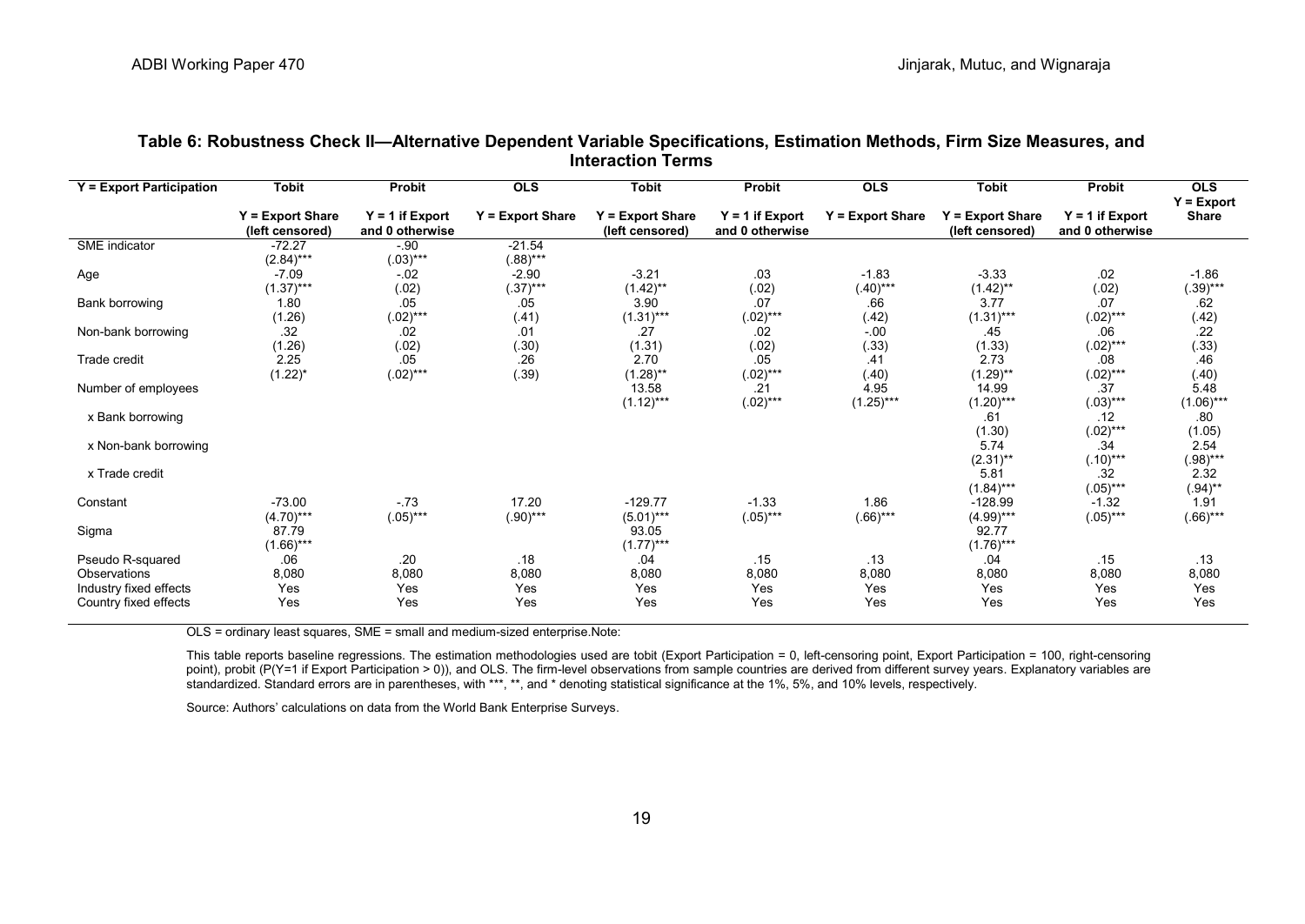Since export participation, firm size, and access to credit are likely to be interdependent factors in firm behavior, we next examine the two-way feedback among these variables more directly in the estimation. The seemingly unrelated regression (SUR) analysis is done for these three variables, with and without sector and country fixed effects, with an alternative set of controls with additional variables (Table 7). We now add together bank borrowing, non-bank borrowing, and trade credit, and dub this total sum the access to credit variable. We find that our main findings on the determinants of export participation remain intact: firm size and access to credit are positively associated with export share, suggesting a two-way feedback. Additionally, we also find that collateral/loan value is positively linked to access to credit, but negatively related to firm size. Lastly, access to credit as a dependent variable is positively associated with collateral/loan value. Overall, these results are supportive to the results reported in the baseline regressions. That is, access to credit significantly impacts export participation and, in this regard, SMEs are at a relative disadvantage compared to non-SMEs. Export participation, in turn, is positively associated with more access to credit of firms.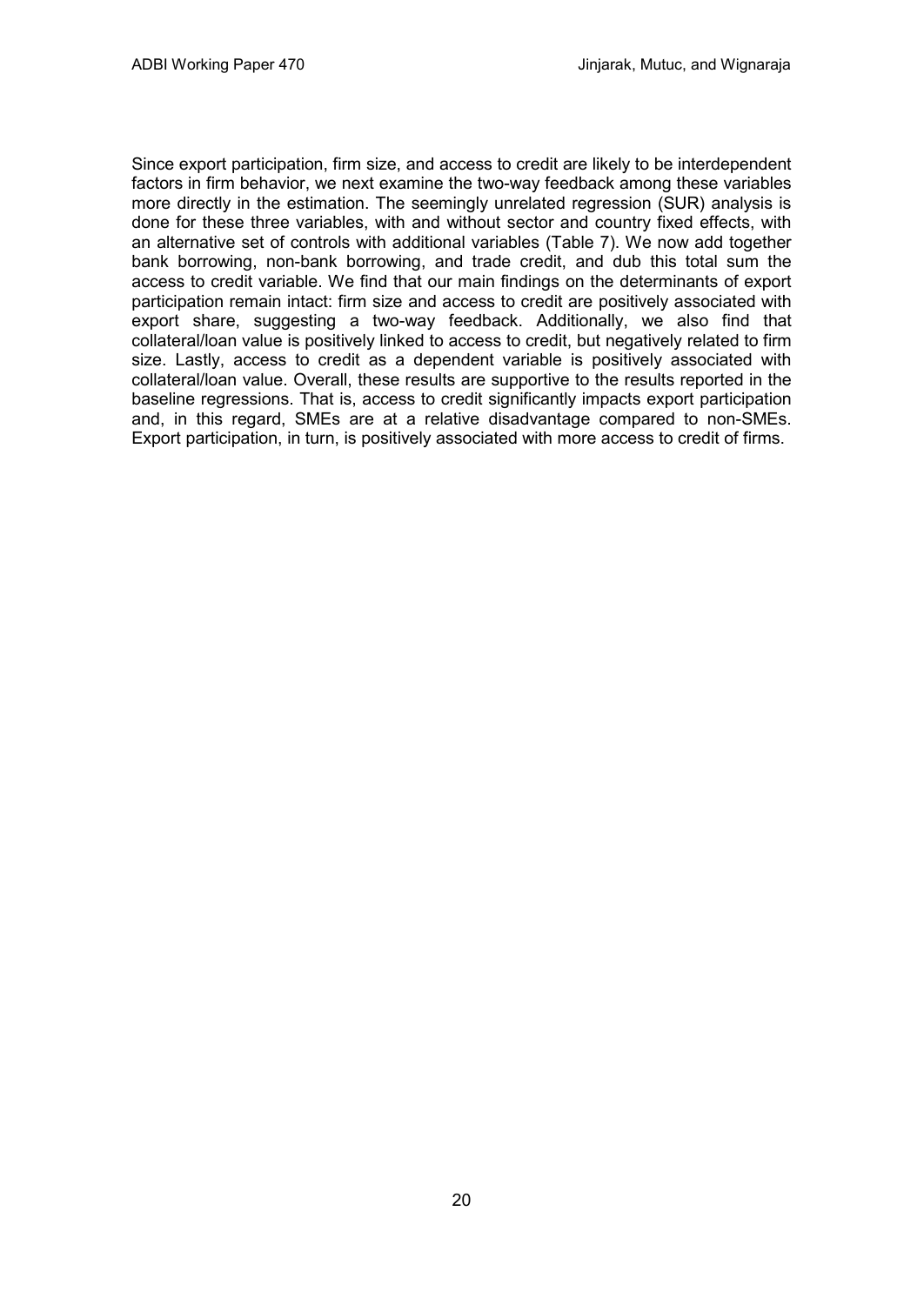|                               |              | $\overline{(\mathsf{I})}$ |                       |               | (II)                 |                         |              | (III)       |                        |
|-------------------------------|--------------|---------------------------|-----------------------|---------------|----------------------|-------------------------|--------------|-------------|------------------------|
|                               | Export       | Firm                      | <b>Access to</b>      | Export        | Firm                 | <b>Access to</b>        | Export       | Firm        | <b>Access to</b>       |
| <b>SUR Estimation</b>         | <b>Share</b> | <b>Size</b>               | Credit                | Share         | <b>Size</b>          | Credit                  | <b>Share</b> | <b>Size</b> | Credit                 |
| Age                           | $-014$       | .070                      | 2.180                 | $-042$        | .091                 | $-017$                  | $-013$       | .069        | .033                   |
|                               | (.011)       | $(.011)***$               | $(.380)$ ***          | $(.011)***$   | $(.012)***$          | (.389)                  | (.011)       | $(.011)***$ | (.390)                 |
| Firm size (employees)         | .215         |                           | .248                  |               |                      |                         | .216         |             | .298                   |
|                               | $(.010)***$  |                           | (.373)                |               |                      |                         | $(.010)***$  |             | (.350)                 |
| Access to credit              | .005         | .000                      |                       |               |                      |                         | .004         | .000        |                        |
|                               | $(.000)***$  | (.000)<br>.239            |                       |               |                      |                         | $(.000)$ *** | (.000)      |                        |
| Export share                  |              | $(.012)***$               | 5.899<br>$(.390)$ *** |               |                      |                         |              | .235        | 3.282                  |
|                               |              |                           |                       |               |                      |                         |              | $(.012)***$ | $(.374)***$            |
| Labor intensive<br>industries |              |                           |                       | .461          | .125                 | 2.428                   |              | .062        |                        |
|                               |              |                           |                       | $(.030)$ ***  | $(.033)***$          | $(1.029)$ **            |              | $(.032)^*$  |                        |
|                               |              |                           |                       |               |                      |                         |              |             |                        |
| Capital intensive             |              |                           |                       | .231          | .055                 | 2.784                   |              | .009        |                        |
| industries                    |              |                           |                       |               |                      |                         |              |             |                        |
|                               |              |                           |                       | $(.028)***$   | $(.030)^*$           | $(.937)$ ***            |              | (.029)      |                        |
| Indonesia                     |              |                           |                       | .036          | $-005$               | 6.671                   |              |             | 7.045                  |
|                               |              |                           |                       | (.037)<br>505 | (.040)<br>$-0.90$    | $(1.261)$ ***           |              |             | $(1.241)***$<br>37.832 |
| Malaysia                      |              |                           |                       | $(.044)***$   |                      | 37.763<br>$(1.505)$ *** |              |             | $(1.484)$ ***          |
|                               |              |                           |                       | .221          | $(.048)^*$<br>$-203$ | 12.077                  |              |             | 12.108                 |
| Philippines                   |              |                           |                       | $(.036)***$   | $(.039)***$          | $(1.222)***$            |              |             | $(1.221)***$           |
| Thailand                      |              |                           |                       | .022          | .008                 | 37.437                  |              |             | 37.776                 |
|                               |              |                           |                       | (.066)        | (.072)               | $(2.246)***$            |              |             | $(2.215)***$           |
|                               |              |                           |                       | .368          | .097                 | 31.749                  |              |             | 31.368                 |
| Viet Nam                      |              |                           |                       | $(.036)***$   | $(.039)$ **          | $(1.224)***$            |              |             | $(1.222)***$           |
| Foreign ownership             | .722         | $-0.046$                  | $-3.854$              | .670          | .143                 | -6.742                  | .723         | $-045$      | $-8.939$               |
|                               | $(.028)***$  | (.031)                    | $(1.037)***$          | $(.029)***$   | $(.031)***$          | $(.983)***$             | $(.028)***$  | (.031)      | $(1.013)***$           |
|                               | $-187$       | .110                      | 8.242                 | $-156$        | .070                 | 1.755                   | - 185        | .114        | 1.723                  |
| Foreign license               | (.163)       | (.172)                    | (5.751)               | (.159)        | (.172)               | (5.388)                 | (.163)       | (172)       | (5.387)                |
| Patent                        | $-226$       | .058                      | 11.242                | $-102$        | $-047$               | 9.325                   | $-223$       | .061        | 9.581                  |
|                               | (.240)       | (.253)                    | (8.483)               | (.234)        | (.254)               | (7.949)                 | (.240)       | (.253)      | (7.950)                |
| Worker education              | .152         | $-029$                    | 5.308                 | .100          | .023                 | $-1.198$                | .154         | $-027$      | $-1.509$               |
|                               | $(.038)***$  | (.040)                    | $(1.337)$ ***         | $(.038)***$   | (.041)               | (1.281)                 | $(.038)***$  | (.040)      | (1.279)                |
| Financially certified         | $-0.002$     | .090                      | 1.169                 | .086          | .159                 | 4.380                   | $-0.01$      | .094        | 4.106                  |
|                               | (.023)       | $(.024)***$               | (.812)                | $(.026)***$   | $(.028)***$          | $(.879)***$             | (.023)       | $(.024)***$ | $(.881)***$            |
| ISO certification             | .149         | .274                      | $-6.224$              | .257          | .299                 | $-334$                  | .148         | .280        | $-786$                 |
|                               | $(.023)***$  | $(.024)***$               | $(.804)***$           | $(.024)***$   | $(.026)***$          | (.818)                  | $(.023)***$  | $(.024)***$ | (.814)                 |
| Managerial                    | .001         | .003                      | .047                  | .002          | .003                 | .179                    | .001         | .003        | .176                   |
| experience                    |              |                           |                       |               |                      |                         |              |             |                        |
|                               | (.001)       | $(.001)$ **               | (.040)                | $(.001)$ **   | $(.001)$ **          | $(.039)$ ***            | (.001)       | $(.001)$ ** | $(.039)$ ***           |
| Collateral/Loan value         | $-000$       | $-0.01$                   | .309                  | .001          | $-001$               | .138                    | $-0.000$     | $-0.01$     | .138                   |
|                               | (.000)       | $(.000)$ **               | $(.010)***$           | (.000)        | $(.000)^*$           | $(.015)***$             | (.000)       | $(.000)$ ** | $(.015)***$            |
| Constant                      | .064         | $-344$                    | 4.919                 | $-470$        | $-317$               | $-6.638$                | .065         | $-375$      | $-4.033$               |
|                               | (.238)       | (.251)                    | (8.416)               | $(.236)$ **   | (.255)               | (7.988)                 | (.238)       | (.253)      | (7.953)                |
| Pseudo R-squared              | .132         | .045                      | .176                  | .192          | .052                 | .284                    | .134         | .046        | .279                   |
| Observations                  | 8,080        | 8,080                     | 8,080                 | 8,080         | 8,080                | 8,080                   | 8,080        | 8,080       | 8,080                  |
| Industry fixed effects        | Yes          | Yes                       | Yes                   | Yes           | Yes                  | Yes                     | Yes          | Yes         | Yes                    |
| Country fixed effects         | Yes          | Yes                       | Yes                   | Yes           | Yes                  | Yes                     | Yes          | Yes         | Yes                    |
|                               |              |                           |                       |               |                      |                         |              |             |                        |

#### **Table 7: Robustness Check III—Two-Way Feedback via Seemingly Unrelated Regressions**

ISO = International Organization for Standardization, SUR = seemingly unrelated regression.

Notes:

This table reports additional regressions. The estimation methodology is seemingly unrelated regressions (SUR), using *Export Participation* (export share), *Firm Size*, and *Access to Credit* as the dependent variables. The firm-level observations from sample countries are derived from different survey years based on the World Bank Enterprise Surveys. Standard errors are in parentheses, with \*\*\*, \*\*, and \* denoting statistical significance at the 1%, 5%, and 10% levels, respectively.

Source: Authors' calculations.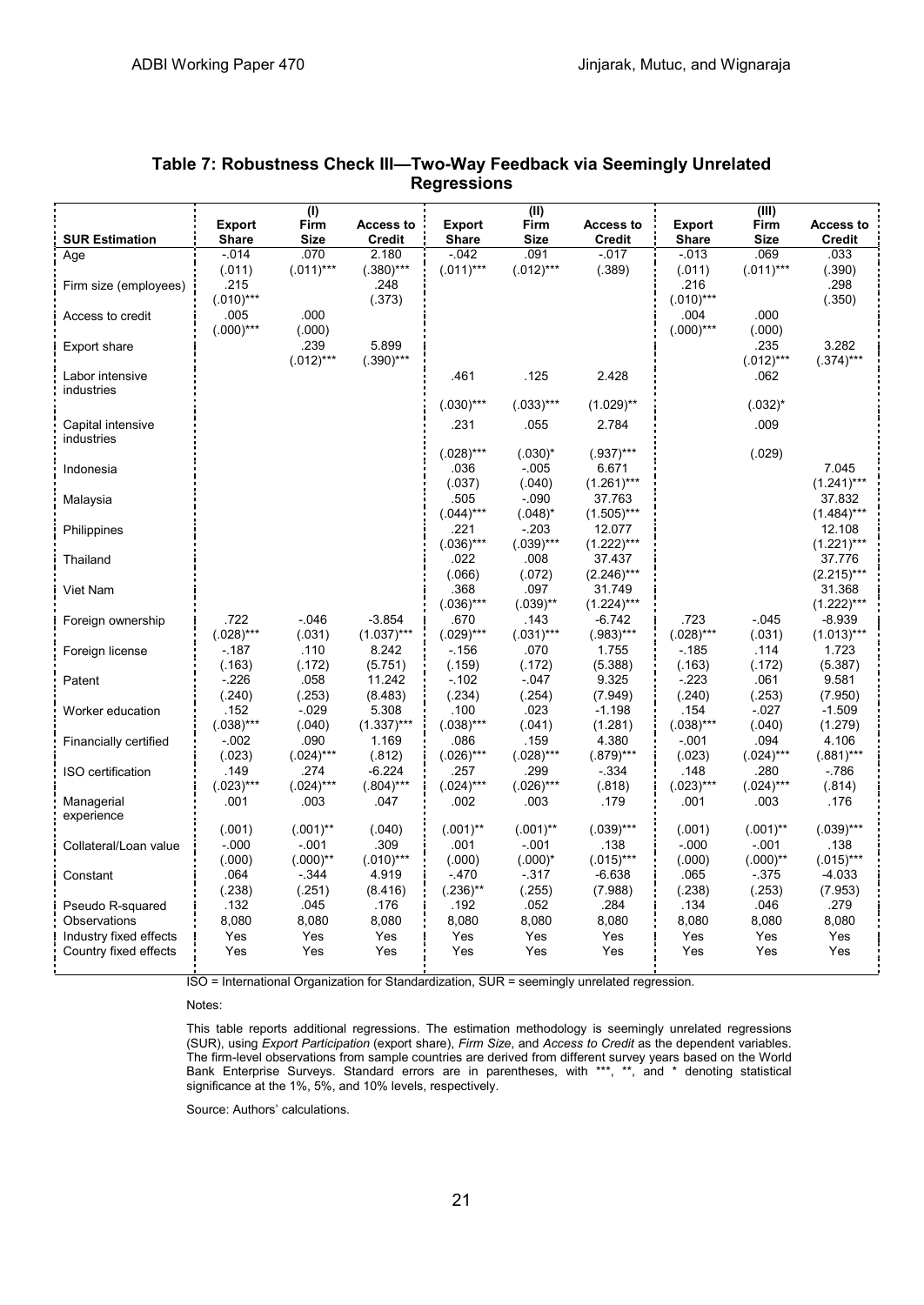## **5. ECONOMIC SIGNIFICANCE AND POLICY IMPLICATIONS**

### **5.1 How Large are the Drivers of Export Participation, Firm Size, and Access to Credit for SMEs?**

We summarize our estimation results by considering the effects of a one-standarddeviation increase in each of our control variables from the SUR analysis on the variation of export participation, firm size, and access to credit. As shown in Figure 3, the influence of the control variables on export participation is driven mostly by firm size (6%). The variation in firm size is in turn positively affected by export participation (7%). Most significant is the effect on access to credit: export participation, financial certification, managerial experience, and collateral/loan value increase access to credit by 90%, 2%, 2%, and 5%, respectively. Foreign ownership is negatively associated with the use of external credit (-3%), driven by the ample internal financial resources of foreign-affiliated firms.





Source: Authors' calculations.

### **5.2 Policy Implications: Can SMEs Participate in Export Markets, Gain Scale Economies, and Access More Credit?**

To supplement the study with a different method of data analysis, Table 8 provides the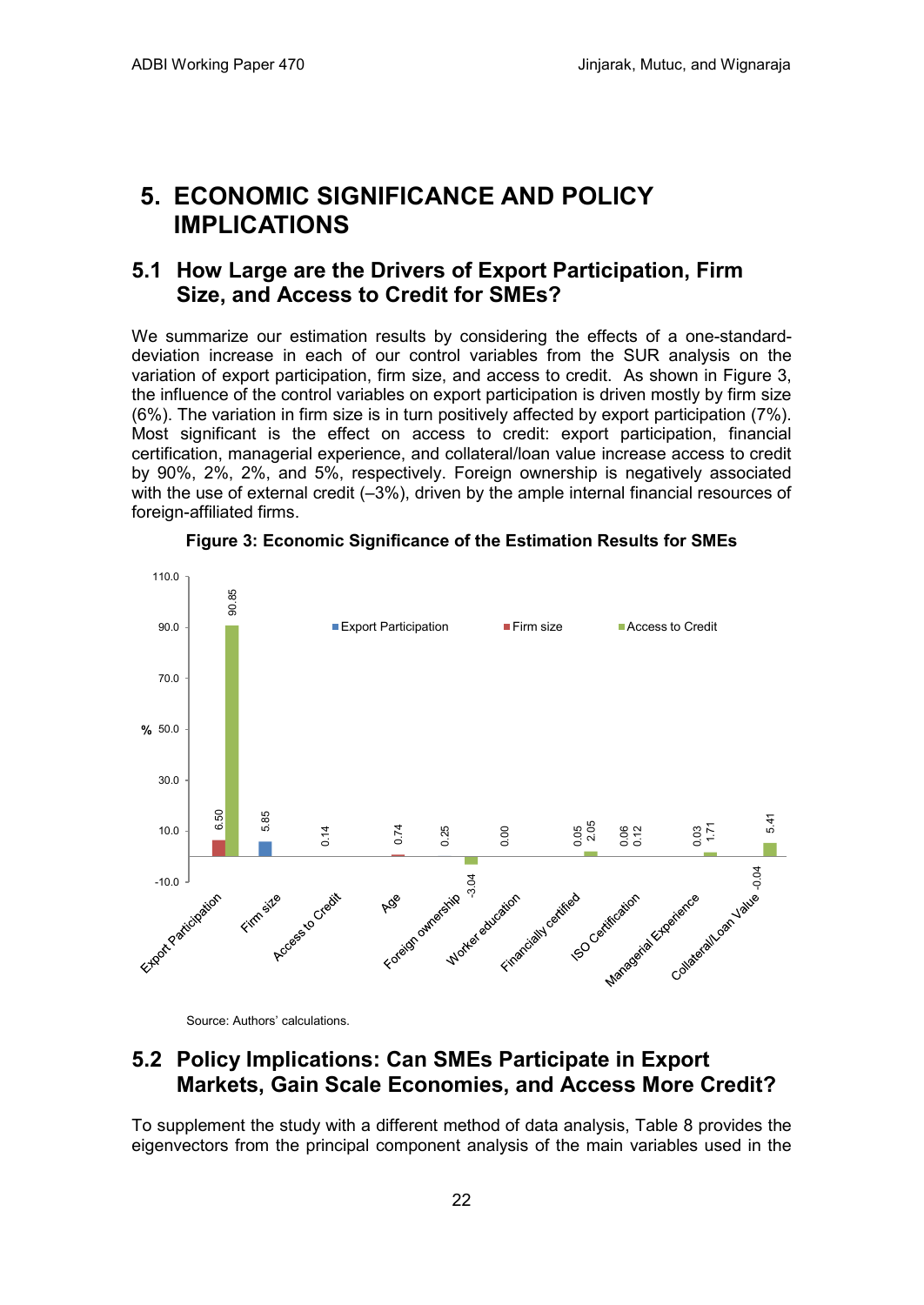regressions of the previous sections. Using an eigenvalue of 1 as a criterion, we examine six resulting principal components or factors for the whole sample. As shown in the table for the whole sample, the first principal component is associated with access to credit, collateral/loan value, foreign ownership, export participation, and the SME indicator; this pattern suggests that these variables tend to vary together in the data. The second principal component meanwhile is linked to access to credit, the SME indicator, ISO certification, firm size, bank borrowing, and trade credits. The third principal component is comprised of managerial experience, having a foreign license or patent, firm size, bank borrowing, and access to credit. The fourth component is correlated with having a foreign license, patent, foreign ownership and managerial experience. The fifth principal component is composed of bank borrowing, trade credit, non-bank borrowing, financial certification, firm size, and managerial experience. Finally, the sixth factor is correlated with firm age, non-bank borrowing, worker education, and ISO certification.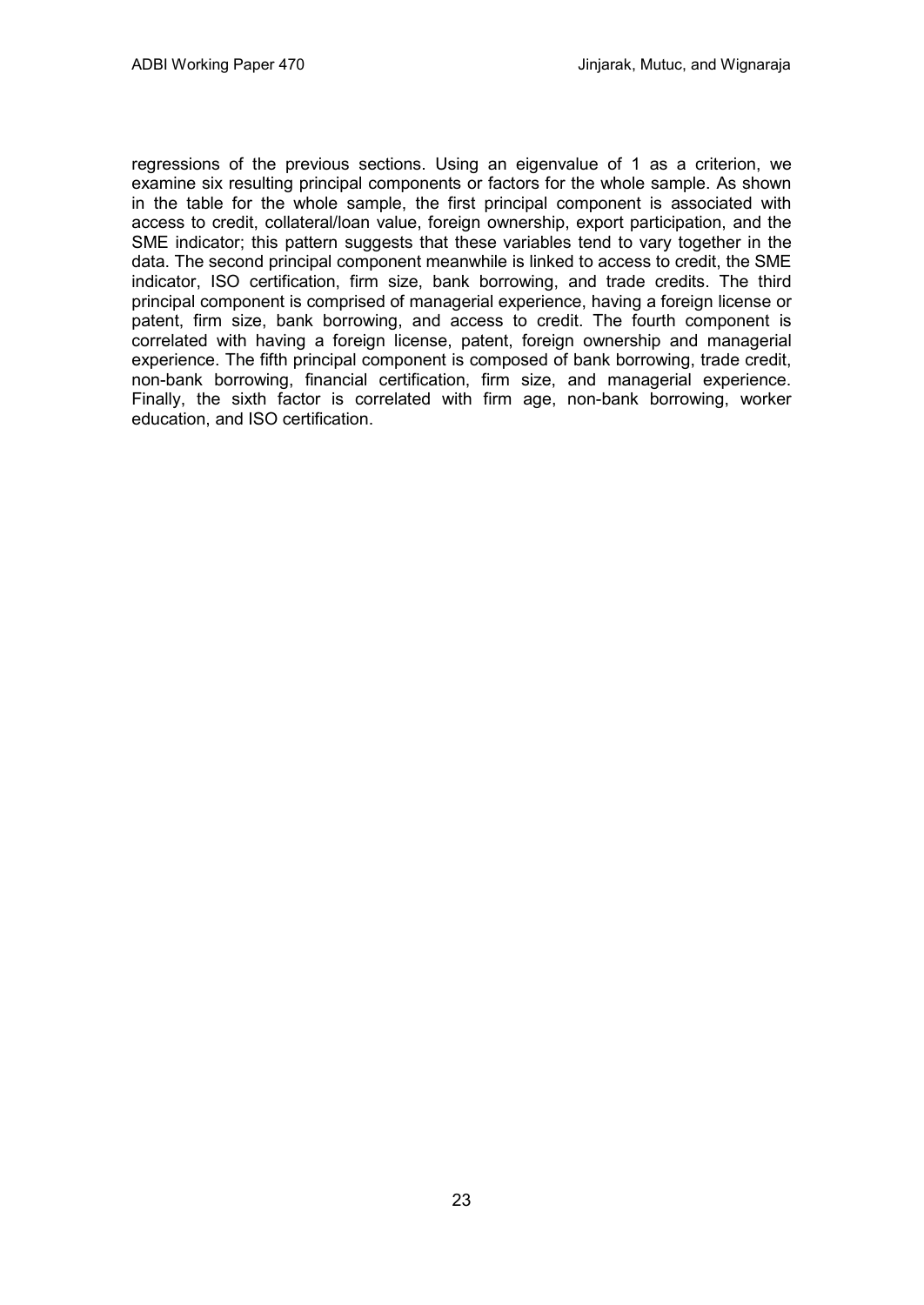|                                 |             |         |         |                |         |         |                | Principal Components (Whole Sample) |         |         |         |         |         |         |                |              |
|---------------------------------|-------------|---------|---------|----------------|---------|---------|----------------|-------------------------------------|---------|---------|---------|---------|---------|---------|----------------|--------------|
| Variable                        | $\mathbf 1$ | 2       | 3       | $\overline{4}$ | 5       | 6       | $\overline{7}$ | 8                                   | 9       | 10      | 11      | 12      | 13      | 14      | 15 Unexplained |              |
| SME indicator                   | $-0.33$     | 0.37    | $-0.19$ | 0.04           | 0.11    | 0.05    | $-0.02$        | 0.05                                | 0.06    | $-0.09$ | 0.29    | 0.17    | 0.15    | 0.74    | 0.09           | $\Omega$     |
| Firm size (employees)           | 0.17        | $-0.30$ | 0.23    | $-0.08$        | $-0.14$ | $-0.08$ | 0.01           | $-0.18$                             | $-0.76$ | $-0.01$ | 0.33    | 0.13    | 0.14    | 0.20    | 0.04           | $\Omega$     |
| <b>Export Participation</b>     | 0.31        | $-0.21$ | $-0.03$ | 0.03           | $-0.11$ | $-0.08$ | 0.14           | $-0.55$                             | 0.31    | $-0.23$ | 0.00    | 0.12    | $-0.50$ | 0.30    | 0.10           | $\Omega$     |
| Age                             | 0.16        | $-0.01$ | 0.21    | $-0.28$        | 0.22    | 0.67    | 0.16           | 0.12                                | $-0.11$ | $-0.31$ | $-0.29$ | $-0.17$ | $-0.05$ | 0.23    | $-0.22$        | $\Omega$     |
| Bank borrowing                  | 0.26        | 0.33    | 0.33    | $-0.23$        | $-0.51$ | $-0.08$ | $-0.06$        | 0.09                                | 0.20    | 0.00    | 0.07    | 0.03    | 0.12    | 0.05    | $-0.14$        | 0            |
| Non-bank borrowing              | 0.04        | 0.11    | 0.12    | $-0.06$        | 0.34    | $-0.39$ | 0.81           | 0.14                                | $-0.03$ | $-0.04$ | 0.03    | 0.02    | 0.01    | $-0.03$ | 0.00           | $\Omega$     |
| Trade credit                    | 0.22        | 0.24    | 0.02    | $-0.03$        | 0.63    | $-0.17$ | $-0.40$        | $-0.27$                             | $-0.16$ | 0.21    | $-0.11$ | $-0.08$ | $-0.11$ | 0.04    | $-0.09$        | $\Omega$     |
| Access to Credit (non-internal) | 0.40        | 0.45    | 0.21    | $-0.15$        | 0.00    | $-0.17$ | $-0.06$        | $-0.03$                             | 0.03    | 0.06    | 0.00    | $-0.02$ | 0.09    | 0.02    | $-0.02$        | $\Omega$     |
| Foreign ownership               | 0.34        | $-0.16$ | $-0.26$ | 0.20           | 0.12    | 0.06    | 0.05           | $-0.25$                             | 0.23    | $-0.22$ | 0.13    | $-0.04$ | 0.70    | $-0.06$ | $-0.22$        | $\Omega$     |
| Foreign license                 | 0.01        | 0.07    | 0.37    | 0.58           | 0.02    | 0.12    | 0.04           | 0.01                                | 0.05    | 0.05    | 0.37    | $-0.58$ | $-0.13$ | 0.05    | $-0.01$        | $\Omega$     |
| Patent                          | 0.00        | 0.06    | 0.40    | 0.56           | 0.05    | 0.11    | 0.01           | 0.01                                | $-0.01$ | 0.02    | $-0.33$ | 0.62    | 0.08    | 0.00    | $-0.05$        | $\Omega$     |
| Worker education                | 0.27        | $-0.01$ | $-0.24$ | $-0.01$        | $-0.01$ | 0.40    | 0.24           | 0.03                                | 0.06    | 0.73    | 0.24    | 0.20    | $-0.11$ | 0.02    | $-0.11$        | $\Omega$     |
| Financially certified           | 0.29        | $-0.18$ | $-0.07$ | 0.05           | 0.19    | $-0.12$ | $-0.24$        | 0.57                                | 0.09    | $-0.29$ | 0.38    | 0.25    | $-0.28$ | $-0.02$ | $-0.26$        | $\Omega$     |
| ISO certification               | 0.19        | $-0.43$ | 0.10    | 0.02           | 0.00    | $-0.25$ | $-0.08$        | 0.33                                | 0.16    | 0.31    | $-0.36$ | $-0.21$ | 0.17    | 0.48    | 0.16           | 0            |
| Managerial Experience           | $-0.12$     | $-0.21$ | 0.45    | $-0.32$        | 0.30    | 0.16    | $-0.09$        | $-0.07$                             | 0.35    | 0.05    | 0.33    | 0.16    | 0.16    | $-0.14$ | 0.44           | 0            |
| Collateral/Loan Value           | 0.39        | 0.21    | $-0.25$ | 0.17           | $-0.03$ | 0.17    | 0.02           | 0.20                                | $-0.16$ | $-0.18$ | $-0.06$ | $-0.01$ | 0.01    | $-0.10$ | 0.74           | 0            |
|                                 |             |         |         |                |         |         |                | Principal Components (SME Sample)   |         |         |         |         |         |         |                |              |
| Variable                        | 1           | 2       | 3       | $\overline{4}$ | 5       | 6       | 7              | 8                                   | 9       | 10      | 11      | 12      | 13      | 14      | 15 Unexplained |              |
| Firm size (employees)           | 0.23        | 0.41    | 0.06    | 0.31           | $-0.17$ | $-0.09$ | 0.03           | $-0.24$                             | 0.04    | $-0.52$ | 0.01    | $-0.33$ | $-0.50$ | $-0.14$ | $-0.01$        | 0            |
| <b>Export Participation</b>     | 0.21        | 0.25    | 0.05    | 0.08           | $-0.03$ | $-0.07$ | $-0.20$        | 0.75                                | $-0.21$ | 0.02    | $-0.41$ | 0.13    | 0.19    | 0.11    | 0.01           | $\Omega$     |
| Age                             | 0.12        | $-0.09$ | $-0.25$ | 0.32           | 0.56    | $-0.28$ | 0.06           | $-0.15$                             | $-0.29$ | $-0.30$ | $-0.01$ | 0.01    | 0.37    | $-0.26$ | $-0.01$        | 0            |
| Bank borrowing                  | 0.33        | $-0.30$ | $-0.06$ | 0.27           | $-0.45$ | $-0.37$ | 0.00           | $-0.01$                             | $-0.03$ | 0.23    | 0.11    | 0.07    | 0.03    | $-0.13$ | 0.54           | $\Omega$     |
| Non-bank borrowing              | 0.07        | $-0.12$ | $-0.03$ | 0.15           | 0.06    | 0.44    | 0.81           | 0.27                                | $-0.08$ | 0.00    | 0.02    | $-0.01$ | $-0.05$ | $-0.01$ | 0.17           | $\Omega$     |
| Trade credit                    | 0.26        | $-0.18$ | $-0.02$ | 0.07           | 0.19    | 0.63    | $-0.46$        | $-0.03$                             | 0.25    | $-0.19$ | $-0.05$ | $-0.04$ | 0.07    | $-0.07$ | 0.38           | $\Omega$     |
| Access to Credit (non-internal) | 0.49        | $-0.37$ | $-0.04$ | 0.18           | $-0.18$ | 0.12    | $-0.04$        | 0.02                                | 0.07    | 0.05    | 0.10    | 0.01    | 0.03    | 0.00    | $-0.72$        | $\Omega$     |
| Foreign ownership               | 0.31        | 0.27    | 0.08    | $-0.27$        | 0.27    | 0.02    | $-0.08$        | 0.21                                | $-0.19$ | 0.27    | 0.67    | 0.00    | $-0.12$ | $-0.24$ | 0.04           | $\Omega$     |
| Foreign license                 | 0.02        | $-0.11$ | 0.65    | 0.12           | 0.17    | $-0.10$ | 0.04           | 0.00                                | 0.09    | 0.22    | $-0.09$ | $-0.63$ | 0.22    | 0.00    | 0.00           | $\Omega$     |
| Patent                          | 0.00        | $-0.12$ | 0.65    | 0.13           | 0.15    | $-0.08$ | 0.03           | $-0.03$                             | 0.06    | $-0.20$ | 0.02    | 0.65    | $-0.18$ | $-0.06$ | 0.00           | <sup>0</sup> |
| Worker education                | 0.24        | 0.09    | $-0.17$ | $-0.19$        | 0.26    | $-0.29$ | 0.21           | 0.11                                | 0.78    | 0.07    | $-0.16$ | 0.06    | $-0.02$ | $-0.12$ | 0.01           | 0            |
| Financially certified           | 0.28        | 0.34    | 0.03    | 0.05           | 0.06    | 0.17    | 0.06           | $-0.45$                             | $-0.19$ | 0.47    | $-0.47$ | 0.14    | $-0.12$ | $-0.23$ | $-0.03$        | $\Omega$     |
| ISO certification               | 0.04        | 0.50    | 0.09    | 0.25           | $-0.25$ | 0.13    | 0.10           | $-0.17$                             | 0.23    | $-0.06$ | 0.28    | 0.15    | 0.61    | 0.17    | $-0.02$        | $\Omega$     |
| Managerial Experience           | $-0.17$     | 0.05    | $-0.16$ | 0.61           | 0.31    | $-0.02$ | $-0.13$        | 0.06                                | 0.13    | 0.37    | 0.15    | 0.04    | $-0.30$ | 0.43    | $-0.01$        | $\Omega$     |
| Collateral/Loan Value           | 0.45        | $-0.02$ | 0.04    | $-0.28$        | 0.14    | $-0.12$ | 0.10           | $-0.22$                             | $-0.16$ | $-0.16$ | $-0.03$ | $-0.02$ | $-0.03$ | 0.74    | 0.14           | $\Omega$     |

**Table 8: Principal Components Analysis on the Firm-Level Data**

ISO = International Organization for Standardization, SME = small and medium-sized enterprise.

Source: Authors' calculations on the World Bank Enterprise Surveys of firms in the PRC, Indonesia, Malaysia, Philippines, Thailand, and Viet Nam.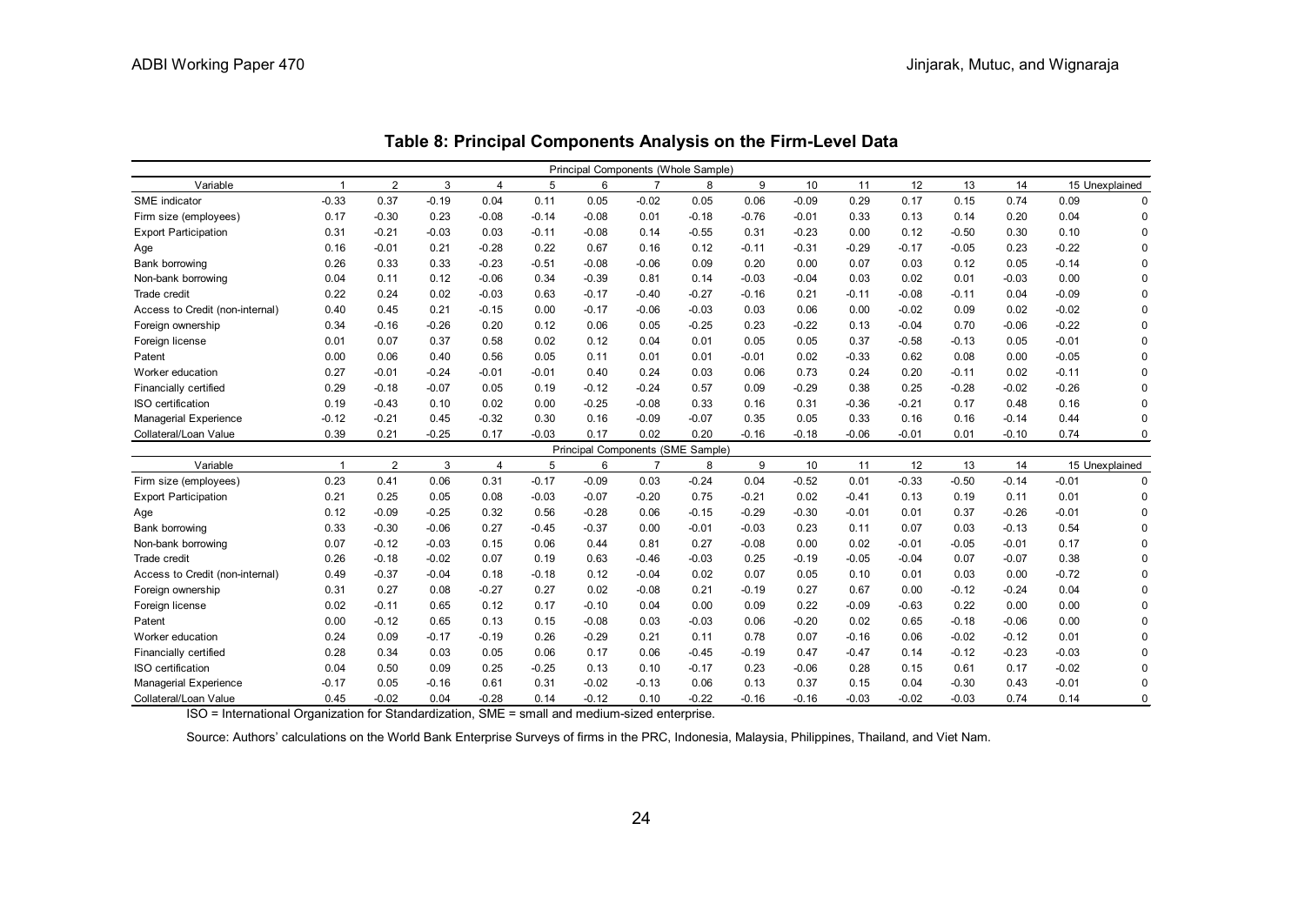Repeating the analysis for the SME sample and applying the same eigenvalue criterion yields the same number of principal components (six).The first factor varies with access to credit, collateral/loan value, bank borrowing, foreign ownership, and financial certification. The second component is related to ISO certification, firm size, export participation, foreign ownership, bank borrowing, and financial certification. The third component is linked to having a foreign license and a patent. The fourth component is accounted for by managerial experience, firm size, firm age, bank borrowing, collateral/loan value, foreign ownership, and access to credit. The fifth factor is composed of bank borrowing, firm age, managerial experience, and foreign ownership. The sixth component, finally, is linked to trade credits, bank borrowing, non-bank borrowing, worker education, and firm age.

Based on different methods of data analysis, we are able to draw some policy implications from the formal regression (Sections 4.1–4.2) and the principal component analysis (Section 5.2) for SMEs. Both sets of empirical results point to the interdependence of export participation, firm size, and access to credit. The estimation results suggest that SMEs participating in export markets tend to have more access to credit, and the principal component analysis supports this finding. In addition, SMEs can gain from scale economies (firm size) by participating in the export markets, potentially induced by higher competition and necessary production upgrading. The results also suggest, although not as strongly as the first result, that foreign ownership and worker education positively influence export participation, and that financial certification may lead to better access to credit for SMEs.

# **6. CONCLUSIONS**

This paper studies factors associated with SME participation in export markets, in particular the links between firm size and access to credit. We base our empirical analysis on formal regressions, supplemented with principal component analysis, using firm-level observations covering more than 8,000 firms, both SMEs (with fewer than 100 employees) and non-SMEs, across developing East Asian countries and sectors.

Across a wide variety of empirical tests, we show that export participation, firm size, and access to credit are interdependent. We find that SMEs participating in the export markets tend to have more access to credit, and, more importantly, that external credit—particularly bank borrowing—matters for export participation. We also find some evidence for foreign ownership and worker education positively influencing export participation, and financial certification having a similar, positive impact on access to credit for SMEs. Also, we observe that firm size, among other firm-specific characteristics, seems to be the most critical for export participation and access to credit. Specifically, larger firms tend to export more of their output while having access to more external credit relative to SMEs.

Overall, the broad picture painted by these estimates adds to the earlier studies done in the countries we cover. In the PRC, Ayyagari et al. (2010) find that "firms with bank financing grow faster than similar firms." In Indonesia, Wengel and Rodriguez (2006) observe that firms with more access and use of credit export a higher share of their output. In Malaysia and the Philippines, Harvie et al. (2011) suggest that there is a gap between what firms intend to borrow and the amount of credit available to them, and that this gap appears to be more sizable for smaller firms. In Thailand, it has been found that having better financial information raises firm performance among SMEs (Sarapaivanich and Kotey 2006). In Viet Nam, SMEs involved in production networks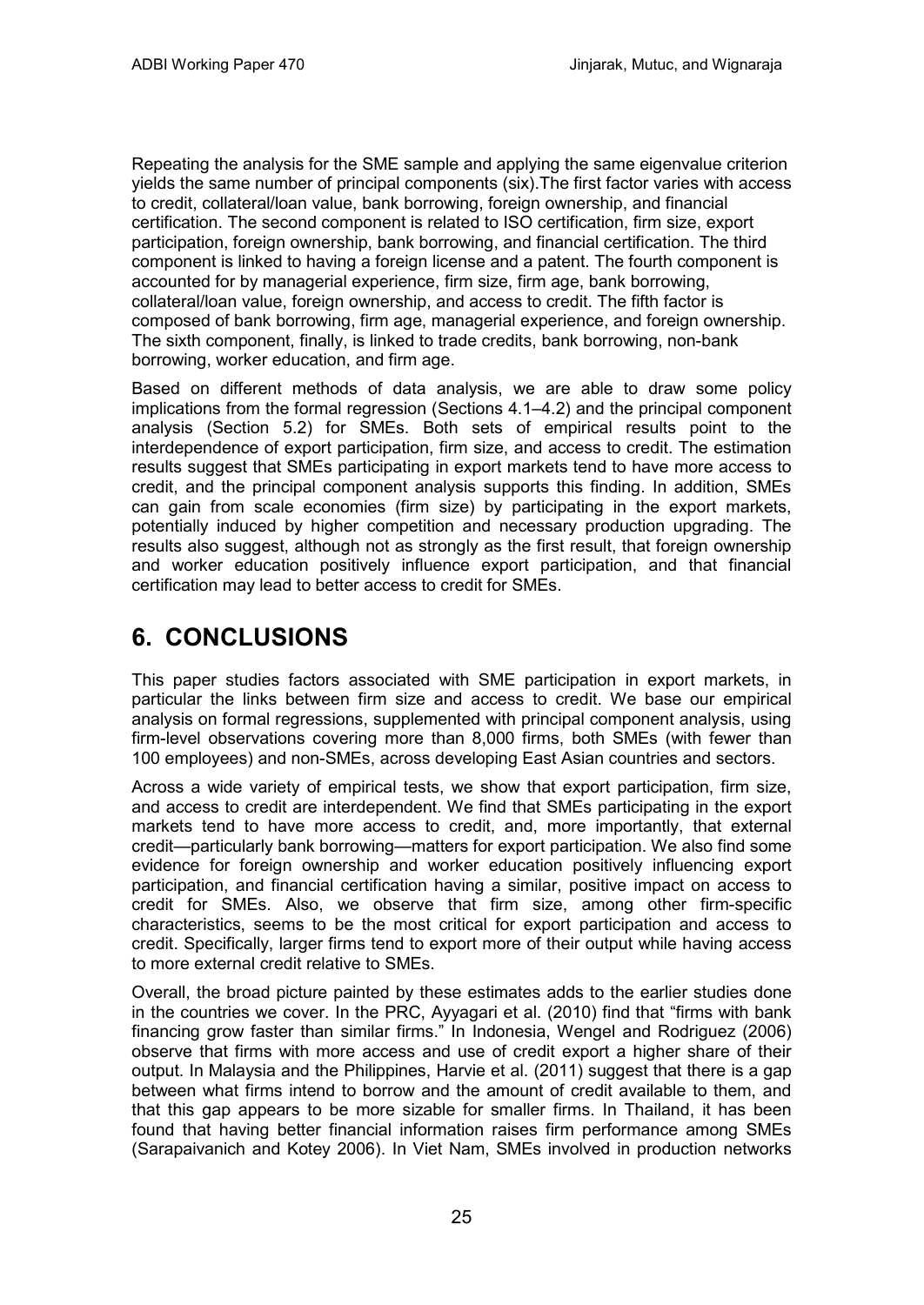"have more opportunities to obtain trade credits and other financial resources" (Nguyen and Ramachandran, 2006). More importantly, our results imply that SMEs can potentially gain more scale economies (via firm size) by participating in the export markets (potentially induced by higher competition and necessary production upgrading).

The results reported here are, admittedly, exploratory. In this regard, we think there are several ways to meaningfully build on the analysis we present, although these would require the availability of much more detailed firm-level data for a greater number of years. For instance, firm surveys across time and within and across countries would enable more definitive and precise inferences regarding the impact of access to external credit on export participation, and vice versa. Incorporating measures of firm productivity would, similarly, improve the reliability of the estimates. Adding input– output data would also considerably enrich the analysis, because such data would allow us to see how firms across sectors are actually linked to each other, and by extension, what tangible impacts can be expected from changing any number of firm credit-related policy variables.

Finally, our results suggest that policymakers will need to pay closer attention to policy issues related to small firms, particularly those concerning enterprise growth, credit policy, taxation, and financial regulation. Simply making more credit available to SMEs is not a straightforward solution, since credit support measures may undermine efforts to institutionalize credit risk assessment and crowd out incentives to restructure firms that do not perform well. In Japan, for example, an International Monetary Fund (IMF) study has found that SMEs with credit guarantees take longer to repay their current debt and are more likely to make losses compared to those without credit guarantees (Shin 2014). The case of Thailand may be instructive in this regard as Thai SMEs have relatively better access to credit than the rest of our sample. This may be because the Central Bank of Thailand guards against providing excessive support and, when it has extended support, has done so primarily via reductions in credit transaction costs (i.e., lower prepayment charges and cancellation fees) and the provision of better information (Wangtal 2014).

Our findings raise several intriguing policy questions with respect to SMEs. How important are medium-sized firms to developing Asia, and what are the barriers that prevent SMEs from "graduating" to larger sizes (the missing middle)? Given that export participation among SMEs is associated with having external credit, should credit policy toward firms be broad-based or targeted toward specific firms or sectors? In light of the evidence that many firms have unmet or largely unserved credit needs, what roles should central banks play in regulating financial institutions for financial inclusion? Finally, what complementary policies are needed to promote SME participation in export markets? These are questions that emerge from the findings of this paper and will be increasingly important for policymakers moving forward.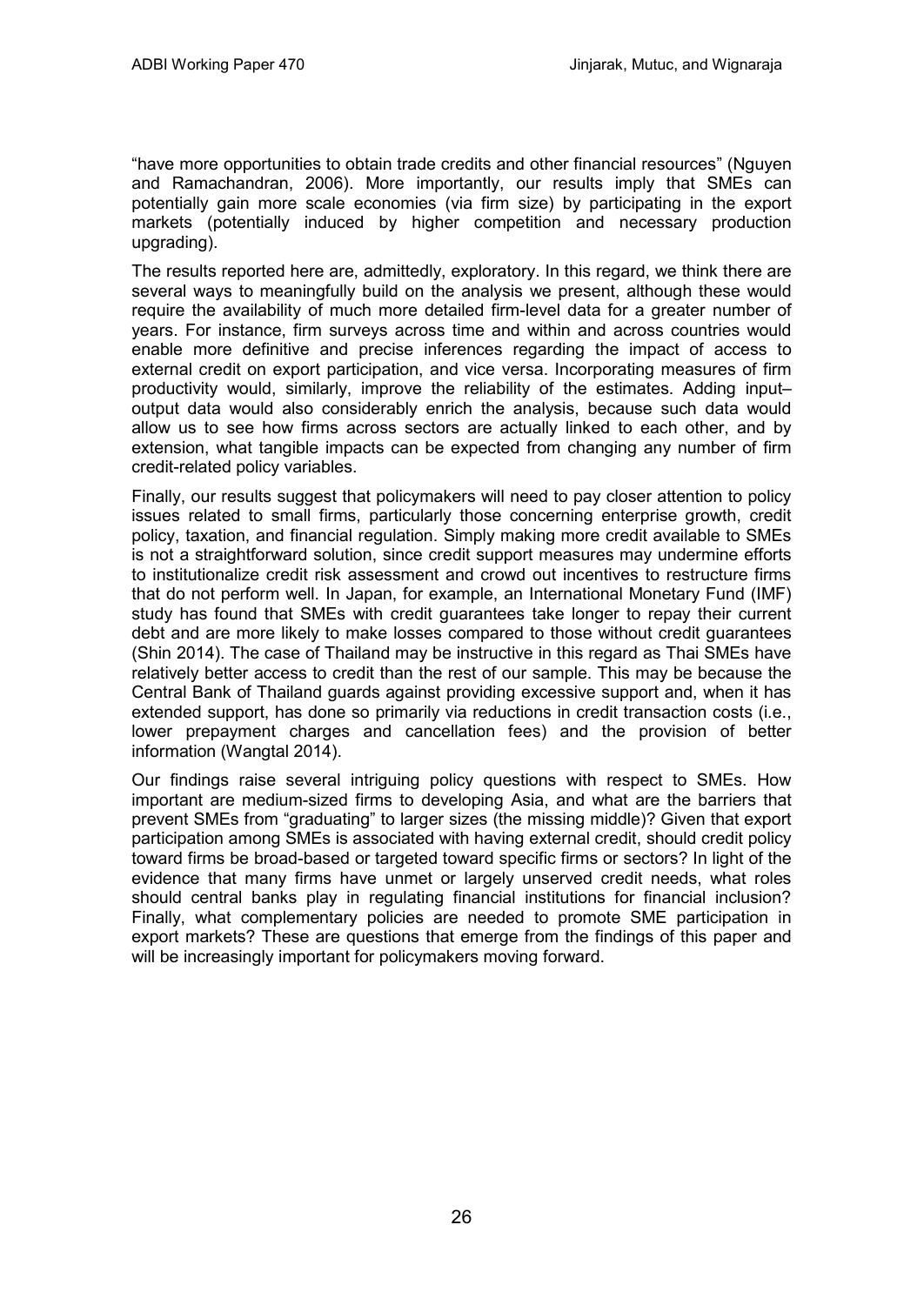## **REFERENCES**

- Association of Southeast Asian Nations. 2011. SME data for ASEAN. http://www.asean.org/communities/asean-economic-community/category/dataand-statistics
- Asmundson, I., T. Dorsey, A. Khachatryan, I. Niculcea, and M. Saito. 2011. Trade and Trade Finance in the 2008–09 Financial Crisis. International Monetary Fund Working Paper 11/16. Washington, DC: International Monetary Fund.
- Ayyagari, M., A. Demirgüç-Kunt, and V. Maksimovic. 2010. Formal Versus Informal Finance: Evidence from China. *Review of Financial Studies* 23(8): 3048–3097.
- Baldwin, R., ed. 2009. *The Great Trade Collapse: Causes, Consequences and Prospects*. Centre for Economic Policy Research.
- Beck, T. 2002. Financial Development and International Trade: Is there a Link? *Journal of International Economics* 57(1): 107–131.
- Becker, B., J. Chen, and D. Greenberg. 2013. Financial Development, Fixed Costs, and International Trade. *Review of Corporate Finance Studies* 2(1): 1–28.
- Bellone, F., P. Musso, L. Nesta, and S. Schiavo. 2010. Financial Constraints and Firm Export Behaviour. *The World Economy* 33(3): 347–373.
- Berman, N., and J. Héricourt. 2010. Financial Factors and the Margins of Trade: Evidence from Cross-Country Firm-Level Data. *Journal of Development Economics* 93(2): 206–217.
- Bernard, A., and B. Jensen. 2004. Why Some Firms Export. *Review of Economics and Statistics* 86(2): 561–569.
- Bernard, A., A. Stabilito, and J. Donghoon Yoo. 2010. Access to Finance and Exporting Behavior in Transition Countries. Kiel Institute for the World Economy Working Paper No. 456. Kiel, Germany: Kiel Institute for the World Economy.
- Contessi, S., and F. de Nicola. 2012. What Do We Know About the Relationship between Access to Finance and International trade? Working Paper 2012-054. St. Louis, United States: Federal Reserve Bank of St. Louis.
- Department of Trade and Industry. 2011. SME data for the Philippines. http://www.dti.gov.ph/dti/index.php?p=321.
- Do, Q.-T., and A. A. Levchenko. 2007. Comparative Advantage, Demand for External Finance, and Financial Development. *Journal of Financial Economics* 86(3): 796–834.
- Eaton, J., S. Kortum, B. Neiman, and J. Romalis. 2011. Trade and the Global Recession. NBER Working Paper No. 16666. Cambridge, MA: National Bureau of Economic Research.
- Economist Intelligence Unit. 2013. GDP, exports, and domestic credit data. Available at http://www.eiu.com
- Egger, P., and M. Kesina. 2013. Financial Constraints and Exports: Evidence from Chinese Firms. *CESifo Economic Studies* 59(4): 676–706.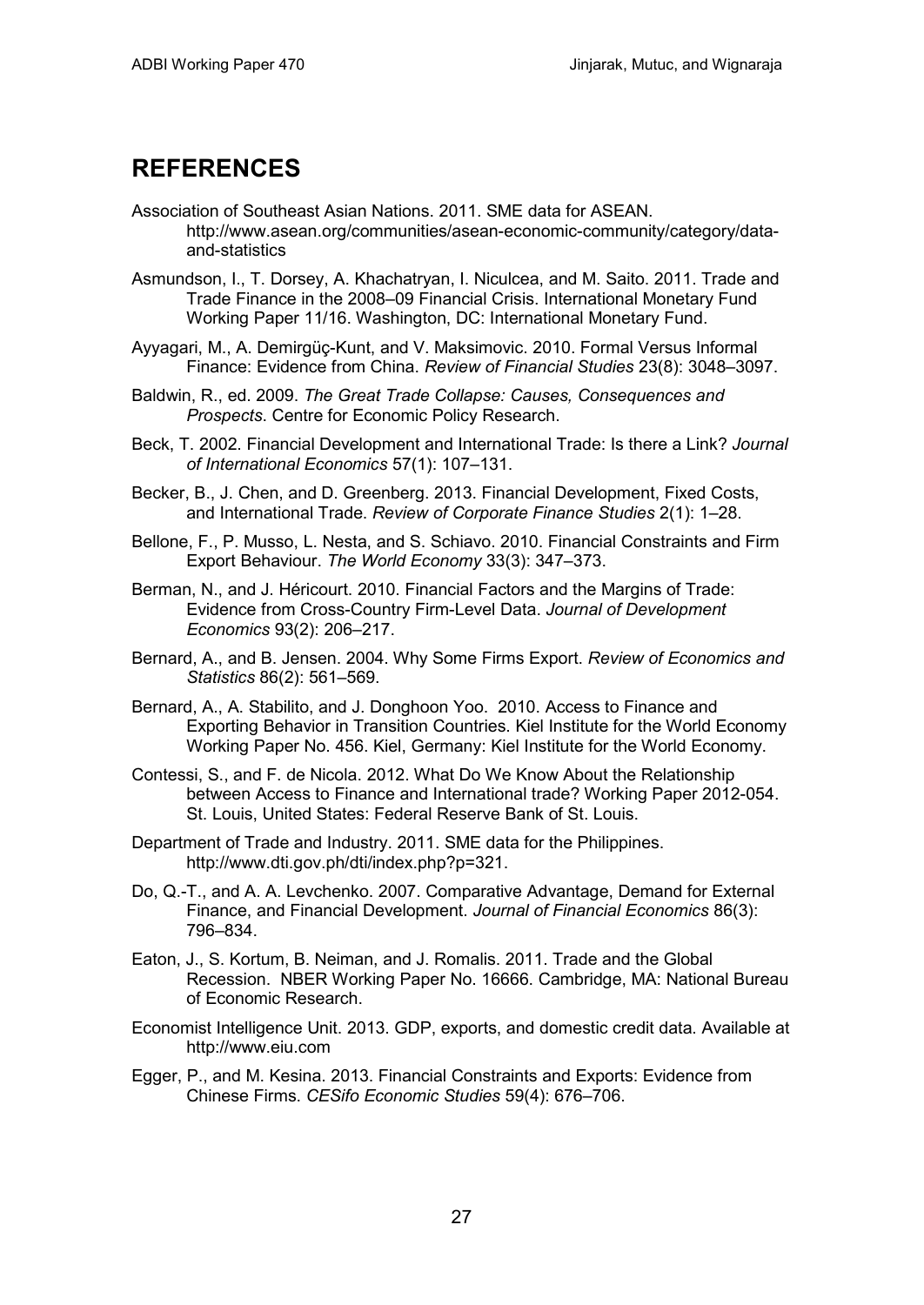- Feenstra, R.C., Z. Li, and M. Yu. 2011. Exports and Credit Constraints Under Incomplete Information: Theory and Evidence from China. NBER Working Paper No.16940. Cambridge, MA: National Bureau of Economic Research.
- di Giovanni, J., and A. A. Levchenko. 2012. Country Size, International Trade, and Aggregate Fluctuations in Granular Economies. *Journal of Political Economy* 120(6): 1083–1132.
- di Giovanni, J., and A. A. Levchenko. 2013. Firm Entry, Trade, and Welfare in Zipf's World. *Journal of International Economics* 89(2): 283–296.
- Harvie, C., D. Narjoko, and S. Oum. 2010. Firm Characteristic Determinants of SME Participation in Production Networks. ERIA Discussion Paper Series 2010-11. Jakarta, Indonesia: Economic Research Institute for ASEAN and East Asia (ERIA).
- (eds.) 2011. Small and Medium Enterprises Access to Finance in Selected East Asian Economies. Research Project Report 2010-14. Jakarta, Indonesia: ERIA.
- Hur, J., R. Manoj, and Y. E. Riyanto. 2006. Finance and Trade: A Cross-Country Empirical Analysis on the Impact of Financial Development and Asset Tangibility on International Trade. *World Development* 34(10): 1728–1741.
- King, R. G., and R. Levine. 1993. Finance, Entrepreneurship and Growth: Theory and Evidence. *Journal of Monetary Economics* 32(3): 513–542.
- Lee, C. 2011. Trade, Productivity, and Innovation: Firm-Level Evidence from Malaysian Manufacturing. *Journal of Asian Economics* 22(4): 284–294.
- Lim, H., and F. Kimura. 2010. The Internationalization of Small and Medium Enterprises in Regional and Global Value Chains. ADBI Working Paper Series No. 231. Tokyo: Asian Development Bank Institute.
- Manova, K., S.-J. Wei, and Z. Zhang. 2011. Firm Exports and Multinational Activity Under Credit Constraints. NBER Working Paper No. 16905. Cambridge, MA: National Bureau of Economic Research.
- McCaig, B., and N. Pavcnik. 2013. Moving Out of Agriculture: Structural Change in Vietnam. NBER Working Paper No. 19616. Cambridge: MA: National Bureau of Economic Research.
- Melitz, M. 2003. The Impact of Trade on Intra-industry Reallocations and Aggregate Industry Productivity. *Econometrica* 71(6): 1695–1725.
- Muûls, M. 2008. Exporters and Credit Constraints. A Firm-Level Approach. Working Paper No. 139. Brussels: National Bank of Belgium.
- Nguyen, T. D. K., and N. Ramachandran. 2006. Capital Structure in Small and Medium-Sized Enterprises: The Case of Vietnam. *ASEAN Economic Bulletin* 2(2): 192–211.
- Noland, M., D. Park, and G.B. Estrada. 2012. Developing the Services Sector as Engine of Growth for Asia: An Overview. Peterson Institute for International Economics Working Paper 12-18. Washington, DC: Peterson Institute for International Economics.
- Organisation for Economic Co-Operation and Development. 2010. *SMEs, Entrepreneurship and Innovation*. Paris: Organisation for Economic Co-Operation and Development.